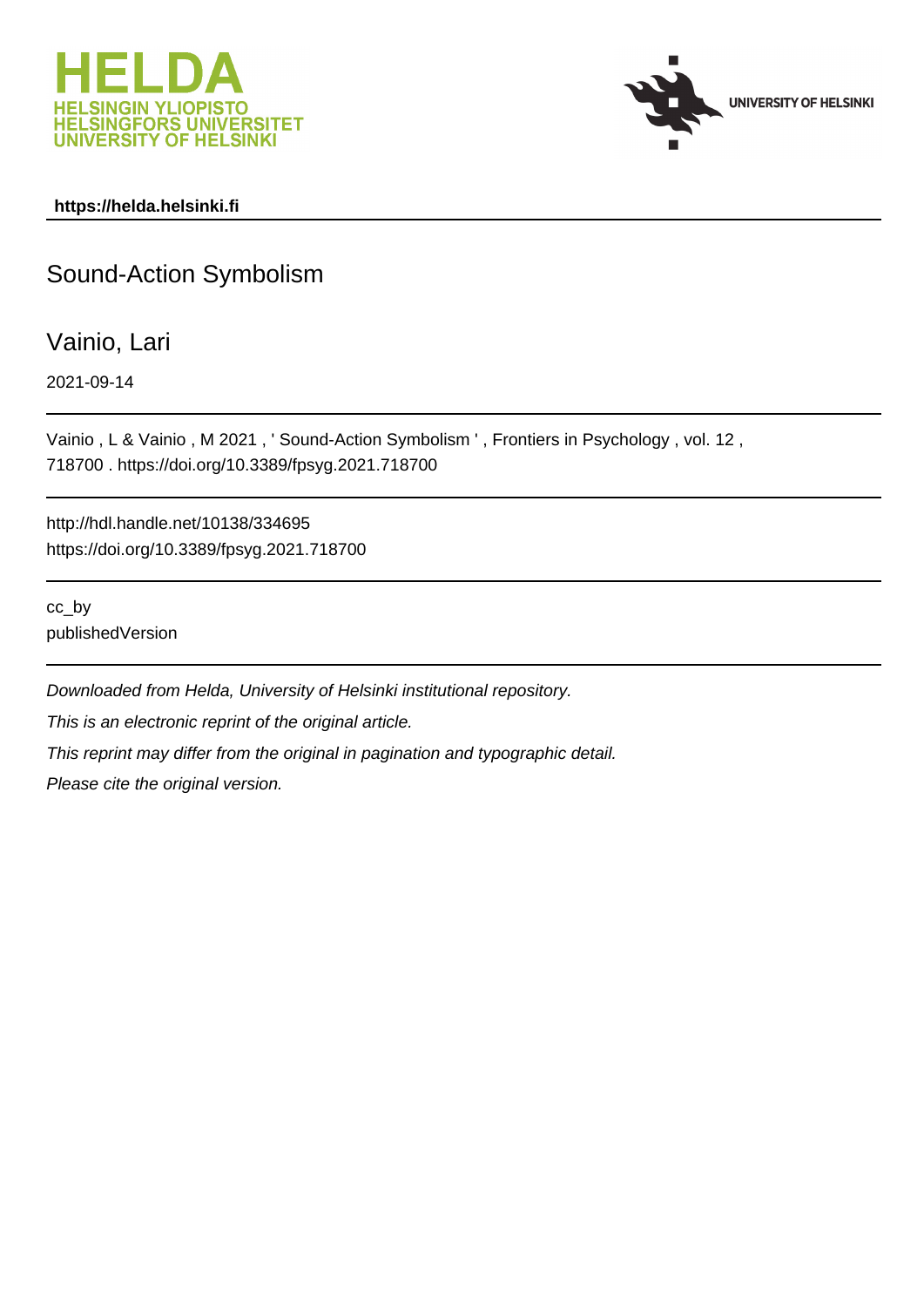



# [Sound-Action Symbolism](https://www.frontiersin.org/articles/10.3389/fpsyg.2021.718700/full)

#### *Lari Vainio1,2\* and Martti Vainio1*

<sup>1</sup> Phonetics and Speech Synthesis Research Group, Department of Digital Humanities, University of Helsinki, Helsinki, *Finland, 2Perception, Action, and Cognition Research Group, Department of Psychology and Logopedics, Faculty of Medicine, University of Helsinki, Helsinki, Finland*

Recent evidence has shown linkages between actions and segmental elements of speech. For instance, close-front vowels are sound symbolically associated with the precision grip, and front vowels are associated with forward-directed limb movements. The current review article presents a variety of such sound-action effects and proposes that they compose a category of sound symbolism that is based on grounding a conceptual knowledge of a referent in articulatory and manual action representations. In addition, the article proposes that even some widely known sound symbolism phenomena such as *the sound-magnitude symbolism* can be partially based on similar sensorimotor grounding. It is also discussed that meaning of suprasegmental speech elements in many instances is similarly grounded in body actions. Sound symbolism, prosody, and body gestures might originate from the same embodied mechanisms that enable a vivid and iconic expression of a meaning of a referent to the recipient.

#### **OPEN ACCESS**

#### *Edited by:*

*Andriy Myachykov, Northumbria University, United Kingdom*

#### *Reviewed by:*

*Christoph Scheepers, University of Glasgow, United Kingdom Bodo Winter, University of Birmingham, United Kingdom Chris F. Westbury, University of Alberta, Canada*

#### *\*Correspondence: Lari Vainio*

*[lari.vainio@gmail.com](mailto:lari.vainio@gmail.com)*

#### *Specialty section:*

*This article was submitted to Language Sciences, a section of the journal Frontiers in Psychology*

*Received: 01 June 2021 Accepted: 11 August 2021 Published: 14 September 2021*

#### *Citation:*

*Vainio L and Vainio M (2021) Sound-Action Symbolism. Front. Psychol. 12:718700. [doi: 10.3389/fpsyg.2021.718700](https://doi.org/10.3389/fpsyg.2021.718700)* Keywords: sound symbolism, speech, action, grasping, prosody, gestures

## INTRODUCTION

The core elements of language have evolved nearly exclusively in face-to-face interaction. Typically, in face-to-face communication signaling, a meaning of a referent to the interpreter occurs *via* verbal and non-verbal communication channels. Verbal signaling consists of spoken words, while non-verbal signaling can utilize oral (e.g., prosody and laughing) and non-oral (e.g., manual gestures, facial expressions, and body postures) forms. Unlike in non-verbal signaling, the relationship between a form of the verbal sign and its meaning has been considered to be essentially arbitrary (e.g., Hockett, 1963). This view highlights that there is nothing inherent, for example, in the word *dog* to indicate what it represents. In contrast to this view, the idea of a non-arbitrary relationship between the verbal sign and its meaning has a long history dating back to Plato's Socratic dialogue *Cratylus*. For example, Peirce (1931) has emphasized that many linguistic signs do not comply with the rule of arbitrariness, but rather iconically represent the referent object, such as in onomatopoeia (e.g., *knock*, *ring*, and *bang*). Later studies have recognized a variety of consistent non-onomatopoeic associations between speech sounds and concepts in which the sound iconically represents some aspect of an object, such as its size or shape (see Lockwood and Dingemanse, 2015 for a review).

This review provides a new theoretical perspective on iconic properties of speech by emphasizing insights derived from views of embodied cognition. The view assumes that many concepts – in particular, those that have relevance to actions performed with body parts – are essentially grounded in action representations (Barsalou, 2008; Pulvermüller and Fadiga, 2010). This view is in line with the motor chauvinist perspective (Sperry, 1952; Wolpert et al., 2001), according to which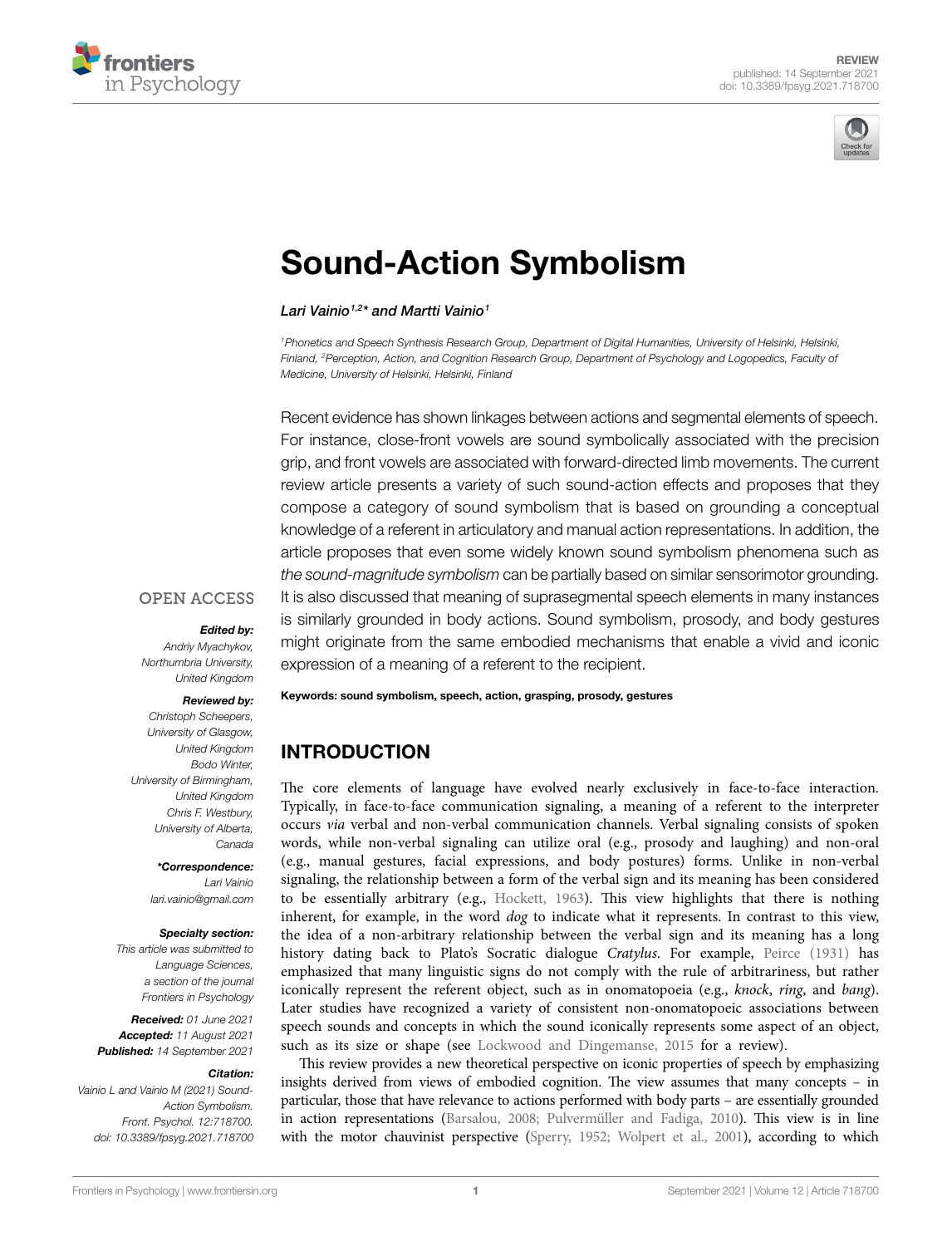cognitive and perceptual functions have evolved to support motor behavior and hence, to a great degree, still operate in integration with motor processes. This review paper emphasizes that some sound symbolism phenomena can be partially based on conceptual grounding in motor processes. In support of this notion, the paper presents several recently observed sound symbolism effects that are based on an association between speech sound and action (e.g., Vainio et al., 2013, 2015). As an example, front vowels are associated with forward-directed limb movements, and close-front vowels are associated with the precision grip.

The paper proposes that these sound-action symbolism effects are based on tight linkages between the motor processes of articulatory mouth movements and movements of other body parts – the hands in particular. This view holds that, for example, close-front vowels are sound symbolically associated with the precision grip because the meaning of this grip is represented within a motor network that integrates the motor program of the precision grasp with the motor program related to the articulatory gesture of a close-front vowel. In addition, the paper suggests that some commonly reported sound symbolism effects, such as *the sound-magnitude effect* (Sapir, 1929), which have not been traditionally explained in terms of embodied accounts of cognition, can be also based on conceptual grounding in articulatory and manual sensorimotor processes. The paper further discusses that sound symbolism elements of spoken language have, to some degree, a common embodied origin with gestural and prosodic elements of communication; they are similarly, to a great extent, oriented to communicating ideas in a relatively iconic manner and are also grounded in action representations. However, before getting into the motor perspectives regarding iconic communicative signs, we discuss some basic principles concerning sound symbolism.

## SOUND-MEANING ICONICITY

In addition to direct imitation of sounds as observed in onomatopoeia, many languages have an extensive word class of non-onomatopoeic ideophones (also known as "expressives" or "mimetics") that iconically utilize aspects of the speech signal that go beyond the absolute imitation of sound in order to depict aspects of meaning (Childs, 1994; Mikone, 2001; Schultze-Berndt, 2001; Bodomo, 2006). Often these ideophones include segmental sounds or sound structures that, instead of imitating a sound, are used to express a physical movement, a perceptual property, an affective state, or an action. For example, in Japanese ideophones, the rotation is often represented in the combination of consonants "g"/"k" and "r" (e.g., *koro* means "a light object rolling"); relatively large mass is represented using a voiced initial consonant (i.e., *goro* means "a heavy object rolling"); while reduplicating of a word indicates that the event occurs repeatedly (i.e., *gorogoro* means "a heavy object rolling continuously"; Kita, 1997, 2001; Childs, 2001). Experimental evidence showing, for instance, that participants guess the correct meaning of ideophones of a language unknown to the participant at an above-chance level of accuracy (Iwasaki et al., 2007; Dingemanse et al., 2016) has supported the view that such non-onomatopoeic ideophones present non-arbitrary connections between a vocal sign and meaning.

In this review paper, the term "iconicity" is defined as "the resemblance-based mapping between aspects of form and meaning" (Dingemanse et al., 2015). Onomatopoeic ideophones show "direct iconicity" between the meaning and phonetic aspects of a word, as they include sound elements that imitate the sound of a referent (Masuda, 2007). Based on the same definition, non-onomatopoeic ideophones show "indirect iconicity" between meaning and phonetic aspects of a word, as they associate an impression of a specific sound element of a word to a meaning. The above mentioned observations of direct and indirect iconicity are often labeled under the banner of "sound symbolism," although it is noteworthy that in many, if not most, cases of such linguistic iconicity, the relation between meaning and sound is not based on convention, and many of the sound symbolism phenomena might be rooted in other underlying properties of speech rather than *sound*, such as the articulatory configurations discussed below.

The existence of iconicity, of course, does not invalidate the premise that arbitrariness is a core property of language. Iconicity and arbitrariness coexist in language, and both have their own functions (Dingemanse et al., 2015). For example, iconicity facilitates language learning (Imai and Kita, 2014; Nielsen and Dingemanse, 2021) as well as the comprehension of communicative signs (Perniss and Vigliocco, 2014; Nielsen and Dingemanse, 2021) and makes communication more vivid (Lockwood and Dingemanse, 2015). However, iconic sounds cannot easily be used to express many, if not most, concepts. Importantly, form-meaning arbitrariness allows language to denote potentially limitless concepts and is particularly useful in conveying abstract meanings (Lupyan and Winter, 2018).

The two most commonly investigated sound-meaning phenomena representing indirect iconicity, both crosslinguistically and in laboratory experiments, are *the bouba-kiki effect* (also known as *the maluma-takete effect*) originally observed by KÖhler (1929), and *the sound-magnitude effect* originally observed by Sapir (1929). In *the bouba-kiki effect*, curved shapes are associated with vowels, which involve lip rounding and/ or tongue backing/lowering (i.e., [u], [ɑ], and [o]) as well as with the sonorant and voiced bilabial consonants (e.g., [m], [n], and [l]). In contrast, more jagged shapes are associated with relatively high and front vowels (i.e., [i] and [e]) and the voiceless stop consonants (e.g.,  $[t]$ ,  $[k]$ , and  $[p]$ ; Tarte and Barritt, 1971; Ramachandran and Hubbard, 2001; Maurer et al., 2006). This effect has been observed many languages, such as English (KÖhler, 1929; Winter and Perlman, 2021), Swahili (Davis, 1961), Himba (Bremner et al., 2013), and Tamil (Ramachandran and Hubbard, 2001). In *the sound-magnitude effect*, high and front vowels are typically associated with small objects/concepts, while low and back vowels are associated with large objects/concepts (Birch and Erickson, 1958; Thompson and Estes, 2011). Similarly to *the bouba-kiki effect*, the *soundmagnitude effect* has been found in many languages, such as English (Johnson, 1967), Korean (Kim, 1977), as well as several other languages (Gebels, 1969; Newmeyer, 1992).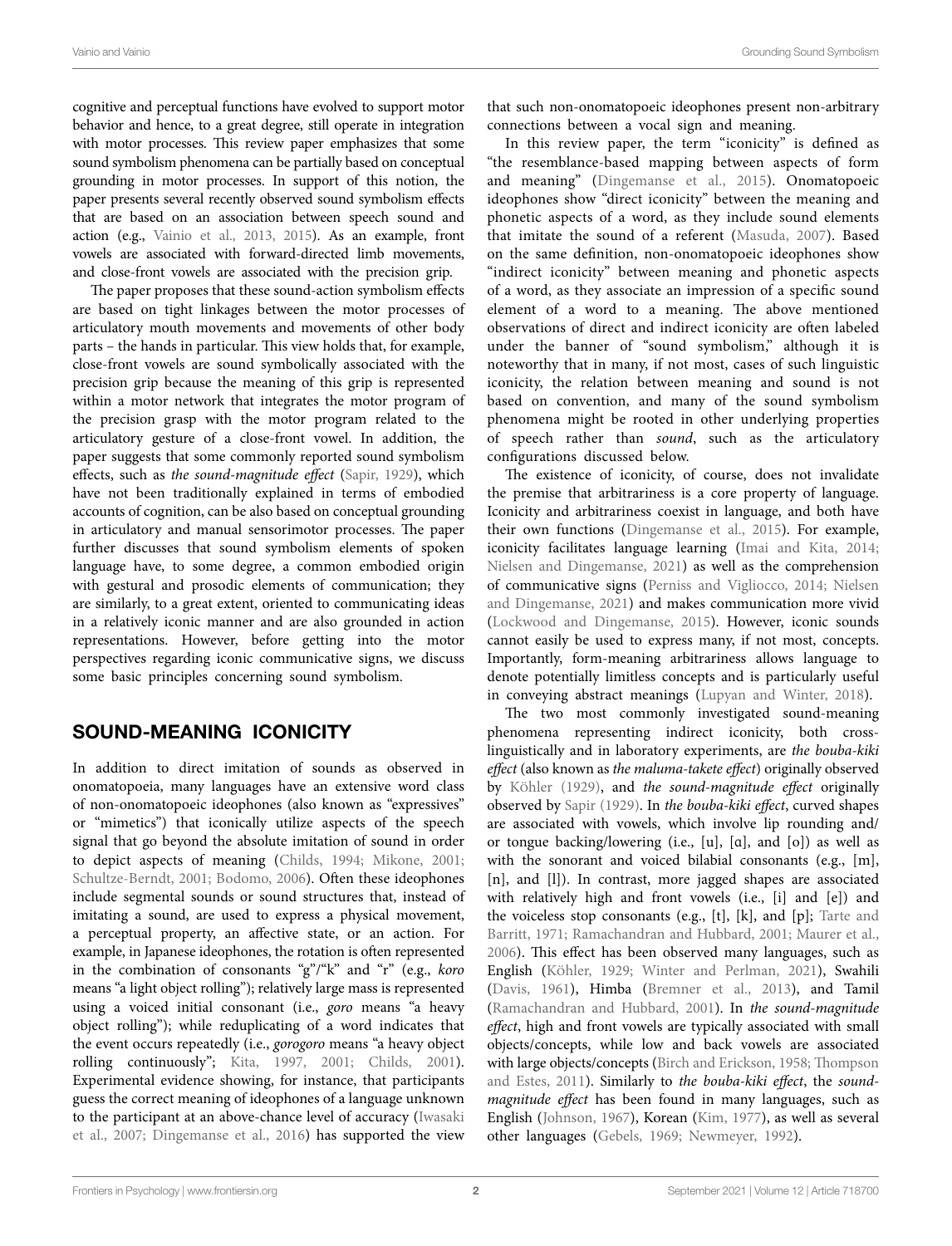Although *the bouba-kiki effect* and the *sound-magnitude effect* have drawn a great deal of attention from researchers, languages include a much wider variety of sound-meaning correspondences, as also seen in the research on ideophones discussed above. In fact, Blasi et al. (2016) showed that a considerable proportion of the basic words of the world's languages convey non-arbitrary sound-meaning associations. Cross-linguistic research has identified systematic sound-to-meaning mappings in relation to a range of referents, such as brightness (Hirata et al., 2011), colors (Johansson et al., 2020), body parts (Blasi et al., 2016), and emotions (Adelman et al., 2018). These sound-meaning associations can be conceptualized, in general, to arise from associations between particular conceptual and/or perceptual properties of a referent and some quality of the speech production (e.g., their articulatory and/or acoustic features).

Most explanations of sound-meaning associations have emphasized the involvement of cross-modal mappings between two or more processing modalities (e.g., Ramachandran and Hubbard, 2001; Sidhu and Pexman, 2018). In fact, it is well known that processing in separate modalities can be inextricably linked to one another, such as between smell and taste (Stevenson and Oaten, 2010), vision and hearing (McGurk and MacDonald, 1976), vision and action (Franca et al., 2012), or mouth and hand movements (Salmelin and Sams, 2002). As such, soundmeaning associations may be seen as an outcome of the associative pairing of percepts – based, for instance, on their temporal co-occurrence – that are essentially processed in separate systems (Keough et al., 2019). As an example, nasal consonants may occur relatively frequently in the word referring to *nose* across world languages (Greenberg, 1978; Blasi et al., 2016) because producing nasal consonants resonates in the nasal cavity, implicitly associating the nose with the particular sound of nasal consonants (Urban, 2011). Following this logic, over time, these kinds of systematically occurring cross-modal associations have established themselves in the lexicons of spoken languages.

Regarding the *sound-magnitude effect*, the effect has been most commonly linked to cross-modal mappings between acoustic properties of specific vowels and small/large objects. This acoustic account highlights that closed vowels typically have higher fundamental frequency  $(f_0)$  than open vowels across different languages (Whalen and Levitt, 1995) perhaps because the heightening tongue "pulls on the larynx, and thus increases the tension of the vocal cords" (Ohala and Eukel, 1987, p. 207). Consequently, they can be cross-modally associated with smaller objects because smaller things tend to resonate at higher frequencies (Ohala, 1984; Spence, 2011). For instance, small animals have small vocal apparatuses, resulting in the production of higher frequencies compared to larger animals (Ohala, 1994). In addition to  $f_0$ , empirical evidence shows that the *soundmagnitude effect* is also linked with the formants *F1*, which reflects tongue lowering, and *F2*, which reflects tongue fronting (Fant, 1960), so that larger objects are linked with increased *F1* and decreased *F2* (Knoeferle et al., 2017; Vainio, 2021). Furthermore, Fitch (2000) has proposed that *F1* and *F2*, and their differential spacing (formant dispersion), which is tied to vocal tract length and body size and decreases from high-front vowels to low-front vowels, might be a better indicator of body size than pitch. In line with this, Ohala (1994) have mentioned that the *sound-magnitude effect* may also depend on formant dispersion. Hence, research has shown some evidence for supporting the acoustic account of the *sound-magnitude effect* showing that associating specific vowels with small/large sizes can be attributable to acoustic characteristics of these vowels.

Taken together so far, languages include a wide variety of non-arbitrary associations between vocal signs and meaning that are likely to be attributable to a variety of cross-modal processes. However, the mechanisms behind different sound symbolism phenomena are still largely under debate. For example, although it is indeed intuitive to assume that nasal consonants are associated with nose because they resonate in a nose, conclusive empirical evidence are lacking for this explanation. There is an ongoing debate about the mechanisms underlying even *the bouba-kiki* and *the sound-magnitude effects* (Sidhu and Pexman, 2018), which are the most heavily explored sound symbolism effects. In the upcoming sections, we report a number of sound symbolism phenomena that present indirect iconic associations between speech sounds and actions. Based on these findings, we present a novel category of sound symbolism (i.e., sound-action symbolism) and propose the mechanistic underpinnings of this phenomenon.

## SOUND-ACTION SYMBOLISM

Viewed from the perspective of the motor chauvinists (Sperry, 1952; Wolpert et al., 2001) or embodied cognition (Barsalou, 2008; Pulvermüller and Fadiga, 2010), introduced in greater detail in the "Embodiment of Concepts," motor processes can be viewed to contribute to sound symbolism effects. One view regarding how vocal sounds might be associated with actions assumes that certain articulatory gestures mimic or mirror some attribute of an object, such as its size or shape. Thus, a particular vocal sound, which is a consequence of producing the mimicking articulatory gesture, becomes cross-modally connected to the percept of the object. For example, regarding *the bouba-kiki effect*, some researchers have proposed that rounded vowels are linked to round-edged shapes in *the boubakiki effect* because lip rounding mirrors the round shape of the object and provides a cross-modal association between the sensorimotor percept of producing the rounded vowels and the visual percept of round-edged shapes (Ramachandran and Hubbard, 2001; Maurer et al., 2006). Regarding *the soundmagnitude effect*, it has been proposed that in addition to the acoustic account of the effect, introduced in the "Sound-Meaning Iconicity," the effect can be also based on the association between the size of a referent and the sensorimotor percept of producing front-close/back-open vowels (i.e., the articulatory account). This view assumes that, for example, the back-open vowels gesturally mimic largeness of the referent by enlarging the vocal cavity and the front-close vowels gesturally mimic smallness of the referent by reducing the vocal cavity (Sapir, 1929; Ramachandran and Hubbard, 2001). If this view is applied to sound symbolically associating perceived phonemes with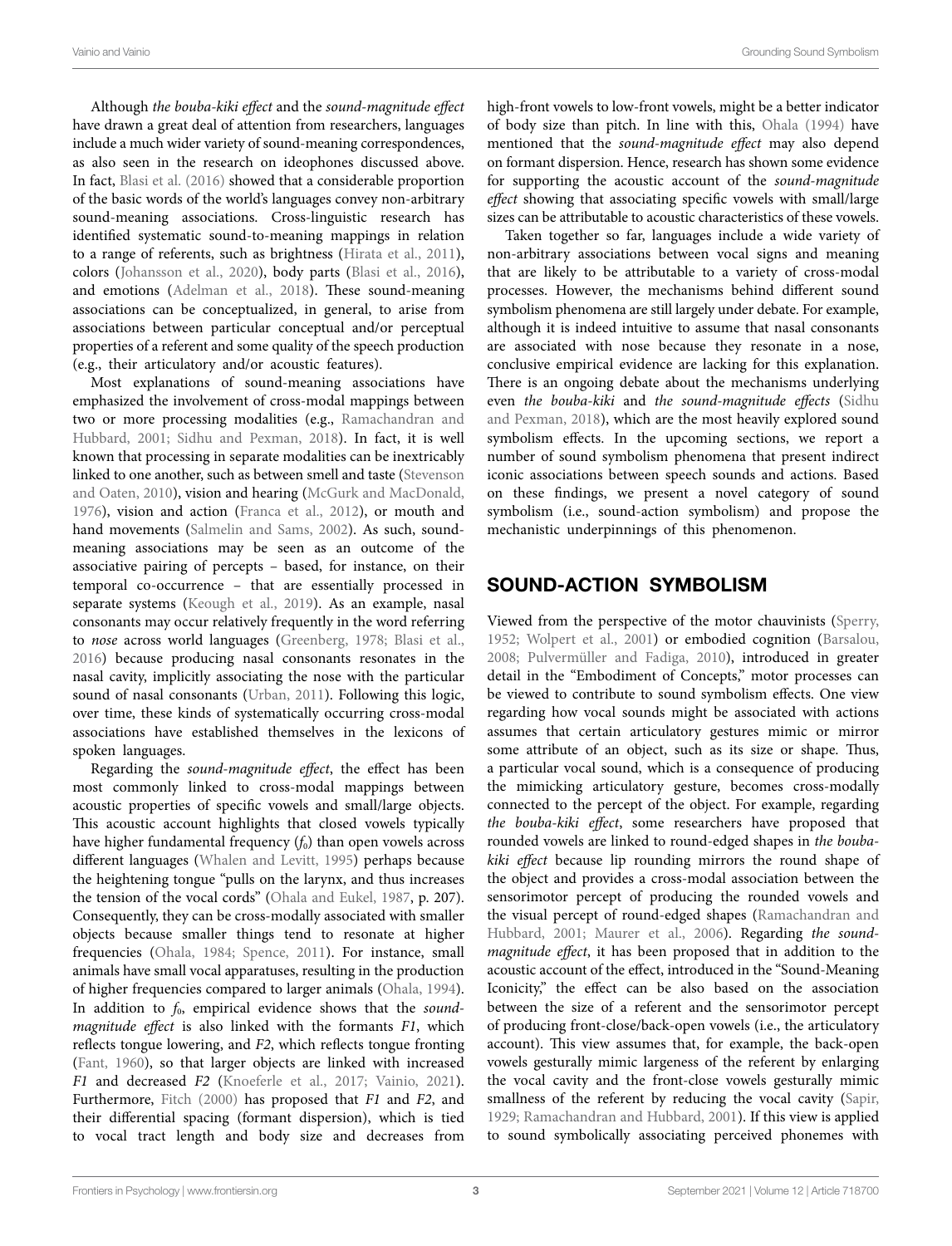different magnitudes, it could be assumed that hearing, for example, the vowel [i] results in simulating this vowel in the articulatory motor processes that are involved in producing this vowel by reducing a vocal cavity (D'Ausilio et al., 2009), which in turn leads to decoding this vowel as small.

In line with the view that *the bouba-kiki* and *the soundmagnitude effects* are linked to vowel articulation processes, research shows that both of these effects can be observed in vowel production. Firstly, it has been demonstrated that when participants are required to articulate the vowel [i] or [u] according to the size of the round or sharp shapes, the articulation of [i] is facilitated by sharp shapes while [u] is facilitated by round shapes (Vainio et al., 2017b). Correspondingly, the articulation of unround-closed-front vowels is facilitated by processing small spatial and temporal aspects of stimuli, while articulation of round, open, and back vowels is facilitated by processing large spatial and temporal aspects of stimuli (Vainio, 2021). This evidence suggests that articulatory processes are associated with *the bouba-kiki effect* as well as *the soundmagnitude effect*.

Given this, it should be however noticed that conclusive and causal evidence for the acoustic as well and articulatory account of *the sound-magnitude effect* as well as the *boubakiki effect* is still lacking. Sidhu and Pexman (2018) have provided a comprehensive review of potential sound symbolism mechanisms proposing that there is such wide variability of sound symbolism phenomena that many different sound symbolism effects can be based on different mechanisms, and correspondingly a specific sound symbolism effect can be based on more than one mechanism. As an example, although lip rounding might map rounded vowels with roundedged shapes in the *bouba-kiki effect*, it has been also shown that participants associate sine-wave versions of the pseudowords *maluma* and *taketa* with round and sharp-edged shapes, respectively (Silva and Bellini-Leite, 2020), suggesting that purely acoustic properties of these words can provide characteristics that enable linking them to particular shapes. Similarly, the acoustic and articulatory accounts of the *soundmagnitude effect* are not mutually exclusive, and it is possible that both of them are valid.

#### Sound Action Symbolism and Body Movements

In addition to the above-mentioned sound symbolic interaction between articulation and processing shape and the magnitude elements of a percept, another way in which segmental elements of speech can be iconically associated with actions has been presented by Imai et al. (2008). In their study, the authors created several novel ideophonic verbs expressing different manners of walking along the dimensions of speed and heaviness of movement as well as size of steps. Sound-meaning associations in these novel verbs were based on real sound-meaning associations observed in Japanese ideophones. In addition, the researchers created two video clips for each novel ideophone, with a character walking in a manner that hypothetically either matched or did not match the iconic sound elements of the ideophone. It was found that children as young as 2 years of age were able to detect a sound–action match between ideophones and actions.

In addition to whole-body actions, sound-meaning iconicity can also be linked to hand actions. Many ideophones are often accompanied by gestures imitating the action conveyed by the ideophone (Kunene, 1965). In line with this, it has been shown that co-expressive iconic gestures are frequently produced at the time of vocalizing mimetic words when speakers describe motion and action (Kita, 2001). Similarly, Japanese mimetics are almost always – significantly more frequently than normal verbs – synchronically accompanied by manual gestures (Kita, 1997). These studies suggest that semantic expression of sound symbolic words and manual gestures originates from the same expressive representational processes that are tightly anchored on manual motor system (Kita, 1997). In line with this view, Perlman et al. (2015) have correspondingly suggested that vocal iconicity can originate from the same process of expressing thoughts as iconic gestures.

## Grounding Sound Action Symbolism in Reaching and Grasping

Originally, Ramachandran and Hubbard (2001) took the idea of the linkage between hand actions and sound-meaning associations to a precise level by proposing that articulatory gestures for words such as *teeny* ([ti:ni]) and *petite* ([pəˈti:t]) may mimic a precision grip gesture made by the index finger and opposing thumb. This view holds that the sound-meaning association between the concept of *smallness* and particular phonemes (e.g., the front-close vowels and the voiceless stop consonants) is mediated by cross-domain interaction between manual motor and mouth motor processes. This view is in turn based on the relatively long-lived mouth-gesture theory (Wallace, 1881; Paget, 1944; Hewes, 1973), which assumes that people have an innate tendency to mirror their own as well as others' manipulative and communicative hand movements with analogous movements of the lips, mouth, and the tongue. This tendency can be observed, for example, when a manual cutting action is accompanied by a synchronous jaw opening/ closing movement, or when one tries to thread a needle, and one's finger movements are often accompanied by tongue-thrusts, as noted already by Darwin (1872). The mouth-gesture account holds that, over time, some vocal signs have become systematically linked with elements of manual gestures *via* this inherited imitative tendency. More recent evidence have supported the view that mouth and hand movements are programmed – to some extent – by combined motor processes (e.g., Arbib, 2005; Gentilucci and Corballis, 2006; Vainio, 2019). For example, the single-cell recordings from macaque monkeys' premotor area F5 (the ventral premotor cortical area 6) contains neurons that discharge when the monkey grasps the object with the mouth or hand (Rizzolatti et al., 1988), and when the monkey observes grasping actions regardless of whether the grasping is executed with the hand or mouth (Gallese et al., 1996). In sum, evidence suggests that certain mouth actions and grasprelated manual actions are programmed within an overlapping sensorimotor network, and as a consequence they mutually influence each other.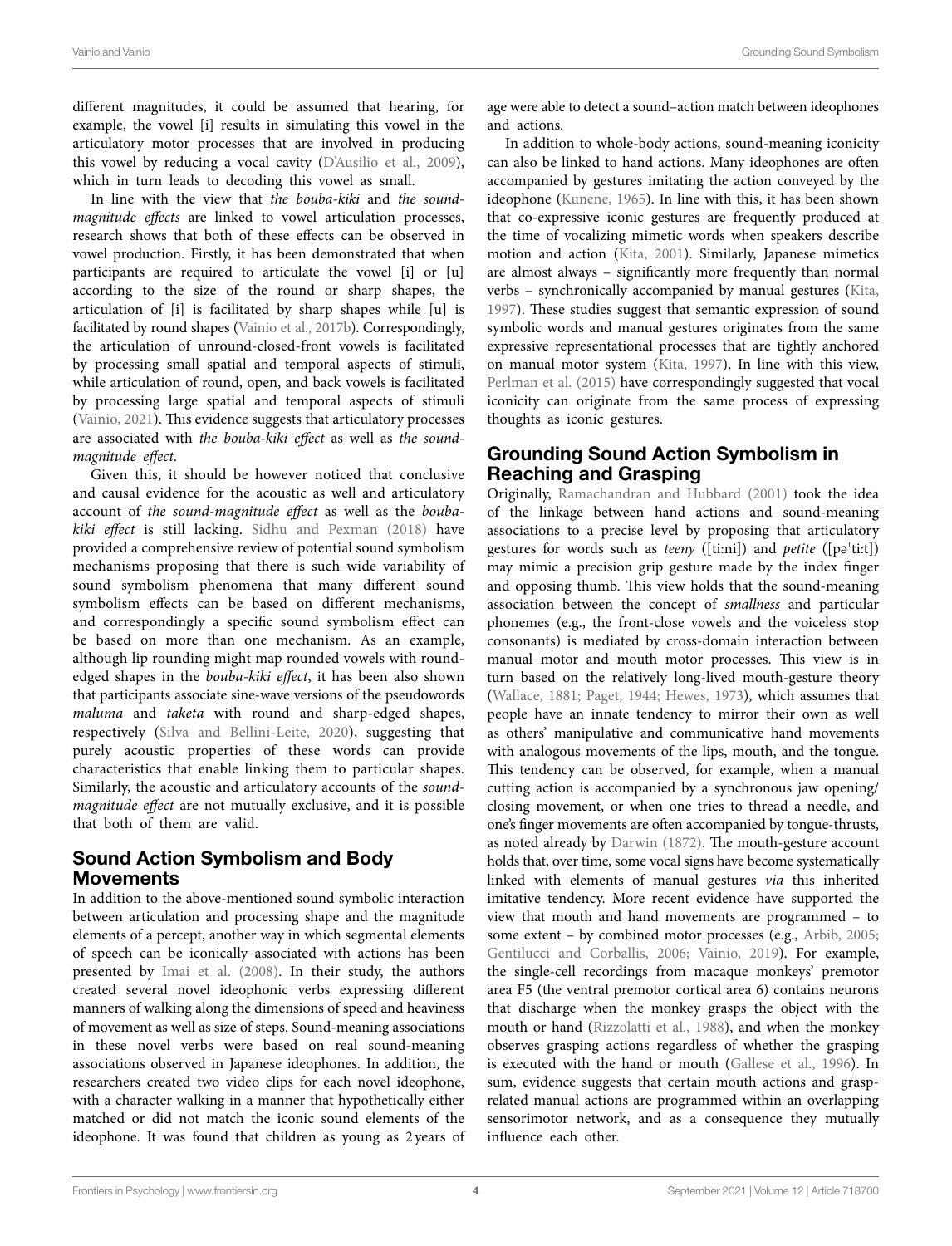Importantly, our research has supported the proposal that the precision grip action is indeed associated with front-close vowels and voiceless stop consonants. In the paradigm originally reported by Vainio et al. (2013) (see also Tiainen et al., 2017a; Vainio et al., 2018), the participants were required to perform a dual action by simultaneously pronouncing a vowel/consonant and performing a grip response. The participants were visually presented with a vowel (e.g., [i] or [ɑ]) or a consonant (e.g., [t] or [k]) colored green or blue while they were holding a precision and power grip response device in their hand. They were asked to pronounce the vowel/consonant immediately after its onset and squeeze either the precision or the power grip device at the same time with the vocalization. In line with the proposal of Ramachandran and Hubbard (2001), the paradigm shows that vocal and manual responses are performed particularly rapidly when there is a hypothesized sound-symbolic match between the vowel/consonant and action (see **Figure 1**). That is, when the manual response is performed with a precision grip, in comparison to a power grip, and the pronounced vowel is [i] as opposed to [ɑ]. Vocal and manual responses are similarly facilitated when the consonants [t] (an apical stop consonant) and [r] (an alveolar trill) are pronounced with the precision grip response as compared to the power grip response. Tiainen et al. (2017b) showed that although *the sound-grip effect* was originally observed in speakers of Finnish (i.e., a Finno-Ugric/Uralic language), the same effect can be also observed in speakers of Czech (i.e., a Slavic/Indo-European language), which belongs to a different language family than Finnish.

Complying with the sound-symbolic view of Ramachandran and Hubbard (2001), *the sound-grip effect* associates the precision grip with the front-close vowel [i] because it is produced by a "small" mouth shape – analogous to the shape of the precision grip – so that the tongue blade is pushed into a high-anterior position. Along the same lines, the precision grip might be associated with the consonants [t] and [r] because articulation of these consonants is achieved by producing a precise closure between the tip of the tongue and the alveolar ridge, which in a sense mimics a finger closure of the precision grip.

Further studies have shown that the connection between the grip type and a specific phoneme or speech sound is not only observed at the level of action production related to a particular articulatory gesture and grip type, but this connection can also manifest itself at the levels of perceptual and conceptual processing. First, vocalization of [ti] and [i] is facilitated solely by preparing to respond with the precision grip, in comparison to the power grip, in absence of an actual response execution (Tiainen et al., 2017a). Second, when participants are presented aurally with the syllables [ti] and [kɑ] by hampering their discrimination using a noise-mask, a simultaneous grip performance systematically modulates categorization of these syllables: the likelihood of categorizing the syllable as [ti], in comparison to [kɑ], is significantly increased during precision grip performance (Tiainen et al., 2016). Third, hearing the syllable [ti], in comparison to [ka], facilitates precision grip responses as compared to power grip responses (Vainio et al., 2014). Fourth (see **Figure 2**), the pronunciation of the vowel [i], in comparison to [ɑ], is facilitated by observing an image



FIGURE 1 | (Above) The reaction time (RT) effect for the study published by Vainio et al. (2013). In the experimental task, the participants were visually presented with a syllable (e.g., [ti] or [ka]). The participants had to respond by squeezing a precision or power grip device according to the color (green/blue) of the syllable while simultaneously pronouncing the syllable. Precision grip responses were performed particularly and rapidly with the syllable [ti], while power grip responses were performed particularly rapidly with the syllable [ka]. (Below) The RT effect for the study published by Vainio et al. (2014). In the experimental task, the participants were aurally presented with the syllable [ti] or [ka] at a high or low pitch. The participants had to perform either precision or power grip response based on the pitch cue. Precision grip responses were performed particularly rapidly with the syllable [ti], while power grip responses were performed particularly rapidly with the syllable [ka]. Asterisks indicate statistically significant differences (\*\*\**p*<0.001; \**p*<0.05).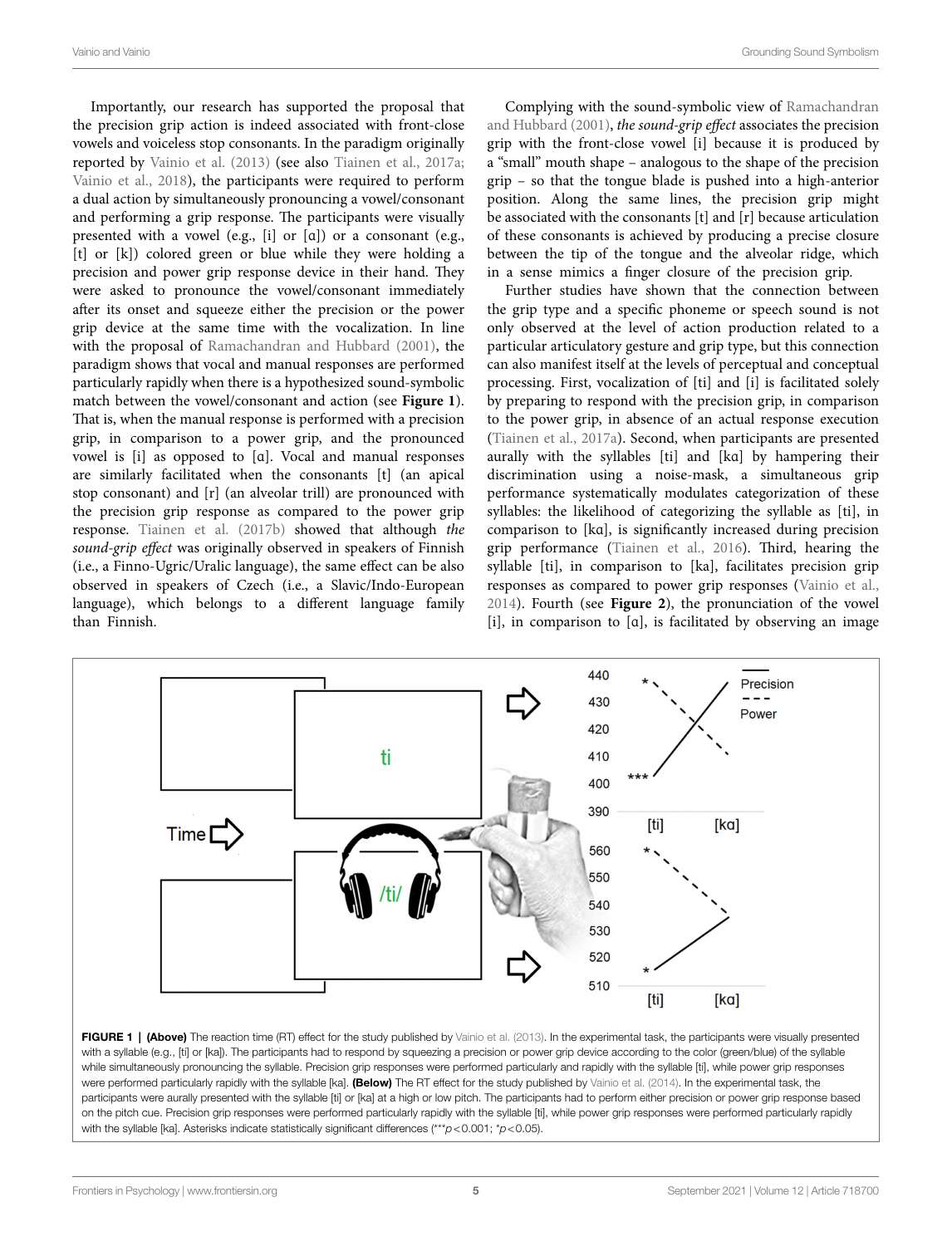of a hand that is shaped into the precision grip closure as compared to the power grip closure (Vainio et al., 2017a). Fifth, the pronunciation of the vowel [i], in comparison to [a], is facilitated by an image of an object that is graspable by the precision grip (e.g., a pin) as compared to an object graspable with the power grip (e.g., a bottle; Vainio et al., 2019a). As such, *the sound-grip effect* can be assumed to present a sound-action version of sound symbolism in which a particular vocal sign is iconically associated with a motor, perceptual and conceptual representation of a particular hand action.

The sound-action association, which is similar to that of *the sound-grip effect*, can also be observed in the shaping of the precision grip during the reaching-to-grasp action. Gentilucci and Campione (2011) asked their participants to reach and grasp an object using the precision grasp. The participants executed the action while they pronounced either [i] or [ɑ]. It was found that production of [ɑ], in comparison to [i], significantly increased finger opening during the grasp action. This outcome systematically associates a specific property of a manual action with a particular vocal sign, hence providing evidence for a sound-action interpretation of sound symbolism. Extending this finding to the context of sound symbolism in the light of mouth-gesture accounts (e.g., Paget, 1944; Ramachandran and Hubbard, 2001), the vowel [ɑ] might be associated with the concept of *largeness* partially because, analogously to the increased mouth opening associated with producing the vowel [ɑ], grasping large objects requires relatively large openings between the fingers and the thumb.

Research shows that, in addition to systematically linking particular speech sounds to grasping, sounds can be also associated with reach-related directional hand movements. Originally, Wallace (1881) proposed that in many languages, the lip protrusion (i.e., a roundedness of a vowel) is involved in producing words such as *go* as if a manual pointing gesture was to be replaced by a lip-pointing gesture in articulation. Ramachandran and Hubbard (2001) similarly suggested that, in many languages, articulating the word *you* involves mouth configuration in which lips are protruded as if the articulatory gesture would imitate manual pointing that is directing outward. The view that emphasizes gestural connectivity between lip and manual pointing is in line with a tendency – observed in many cultures – to accompany, or entirely replace, manual pointing gestures with lip and/or head pointing (Enfield, 2001). However, the cross-linguistic study reported by Wichmann et al. (2010) showed that the front vowel [i] is relatively frequently included in the pronoun that points to the hearer, while the back vowel [ɑ] is more frequently included in the pronoun that points to the speaker himself. If the Wallacian mimicry hypothesis is applied to this finding, it appears that manual pointing could be mirrored in articulating particular deictic words so that the articulatory pointing is produced by pushing (i.e., producing front-close vowels) or pulling (i.e., producing back-open vowels) the tongue.



FIGURE 2 | (Left) The RT effect for the study published by Vainio et al. (2017a). In the experimental task, the participants were presented with an image of a handshaped into the precision or power grip. The participants had to respond, as quickly as possible, by vocalizing the [i] or [o] according to the perspective (above/front) of a hand. [i] responses were produced particularly rapidly when the hand was shaped into the precision grip, and [o] was produced particularly rapidly when the hand was shaped into the power grip. (Right) The RT effect for study published by Vainio et al. (2019a). In the experimental task, the participants were presented with an image of an object whose size was compatible with the precision or power grip. The participants had to respond by vocalizing [i] or [a] according to the category of the object (manufactured/natural). [i] responses were produced particularly rapidly when the object's size was compatible with the precision grip, while [a] responses were produced particularly rapidly when the size was compatible with the power grip. Asterisks indicate statistically significant differences (\*\*\**p*<0.001; \*\**p*<0.01).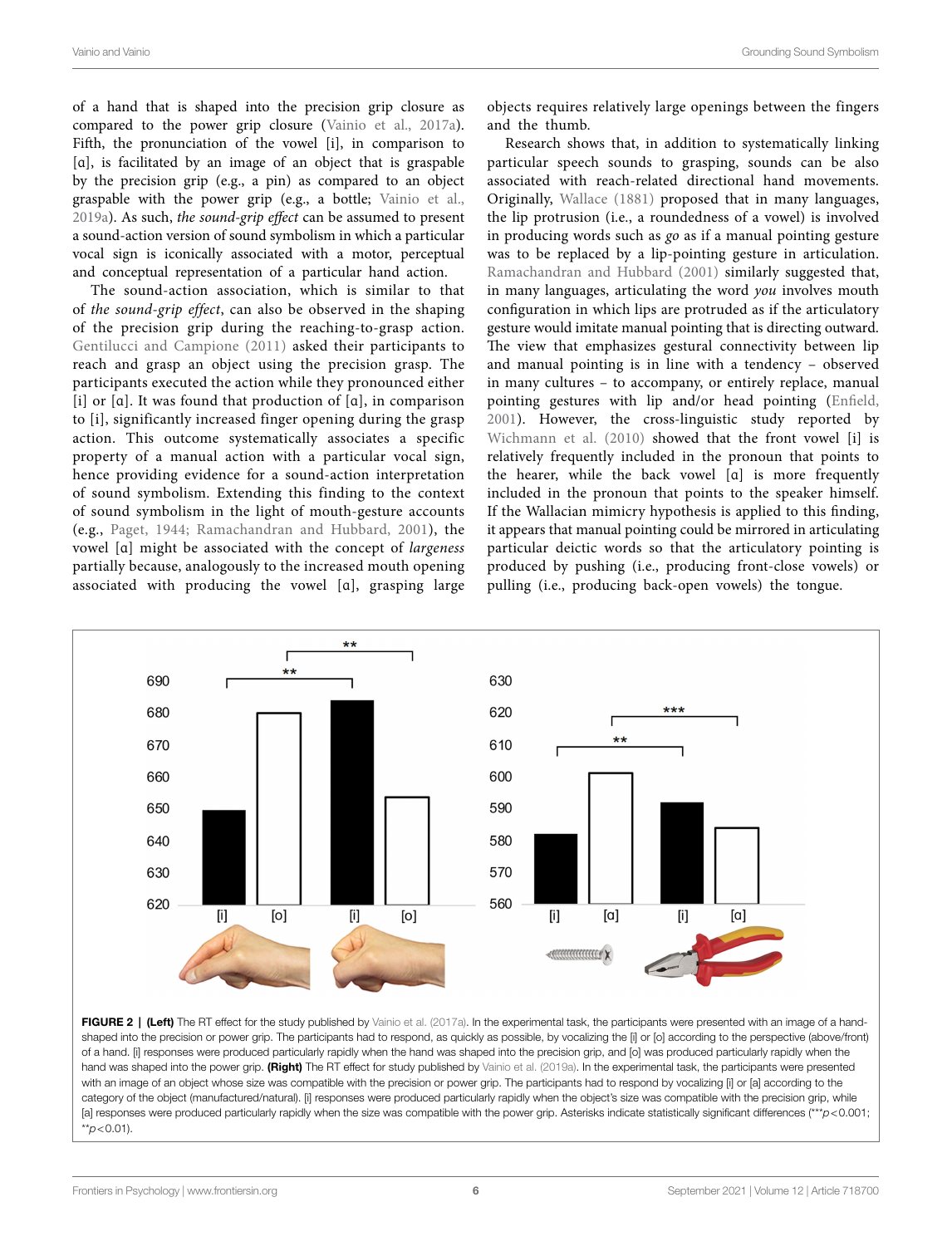Our research has provided experimental evidence for the view discussed above that vowel fronting is associated with outward-directed (i.e., away from the body) hand movement, while vowel backing is associated with inward-directed (i.e., toward the body) hand movement (Vainio et al., 2015, 2018). The study used a dual-action paradigm that was a modified version of *the sound-grip effect* task. In the task, participants were presented visually with a vowel in green or blue, and they were required to perform a push or pull movement with a joystick according to the color, while simultaneously pronouncing the vowel presented. In this *sound-reach effect* (see **Figure 3** for the effect), the vocal and manual responses were facilitated when there was a match between an articulatory fronting/backing property of the vowel and the direction of hand movement. These response benefits were observed when the outward directed hand movements were performed with the vowels that required relative vowel fronting such as [ø] (a rounded front-mid vowel), and when the inward directed hand movements were performed with the vowels that required relative vowel backing such as [o] (a rounded back-mid vowel). In addition, like *the sound-grip effect*, this *sound-reach effect* can be found in Finnish and Czech speakers (Tiainen et al., 2017b). Moreover, more recent research has revealed that the same effect can be observed when the manual inward-outward responses are replaced with corresponding leg responses (Vainio et al., 2019b). This suggests that the effect is not restricted to manual processes, but rather the effect can manifest itself in relation to inward-outward movements produced by any effector of the body. Hence, one might propose that the effect essentially operates within inward-outward concepts that are grounded in body movements (Vainio, 2019). Thus, this sound-reach effect presents a sound-action version of sound symbolism in which a particular vocal sign is iconically associated with the direction of a body movement. Below, we describe the sensorimotor processes that might underlie sound symbolism phenomena (i.e., sound-action symbolism) that associate a specific speech sound with an action concept.

#### EMBODIMENT OF CONCEPTS

Concepts are traditionally defined as abstract mental entities, different from the motor or perceptual processes (Quillian, 1968; Machery, 2007). This view holds that symbolic cognition is achieved by transforming sensory and motor information into a common amodal representation format (Pylyshyn, 1985). In line with these views, for instance, Mahon and Caramazza (2008) have proposed that all concepts are represented at an abstract, a modal level and motor activation, which is often observed with processing conceptual information, is a by-product of activation spreading from task-related perceptual and/or conceptual processing.

In a sharp contrast, the view that the meaning of certain non-arbitrary vocal signs is grounded in motor processes is consistent with theories of grounded (or embodied) cognition. These theories assume that concepts are represented in the neural networks of distinct brain areas responsible for modality-specific processes of sensory, motor, and emotional systems (Barsalou, 2008; Pulvermüller and Fadiga, 2010). Similarly to the embodied models of cognition, hybrid models also assume that motor and perceptual systems contribute to conceptual representations (Binder and Desai, 2011). However, differently from the accounts of "strong embodiment" (Meteyard et al., 2012), the hybrid models assume that representing conceptual knowledge involves the functioning of semantic hubs that serve to bind distinct modality-specific processes (Kiefer and Pulvermüller, 2012). Although, increasing amount of evidence supports the hybrid models, the debate concerning the nature of conceptual representation is still open (Mahon and Hickok, 2016).

Hybrid and grounded cognition accounts generally hold that motor processes play a key role in representing many concepts; most obviously, those concepts that are associated with actions (Barsalou, 2008). In line with this, studies have shown, for example, that verbs (Hauk et al., 2004) and objects (Creem-Regehr and Lee, 2005) that are associated with body movements



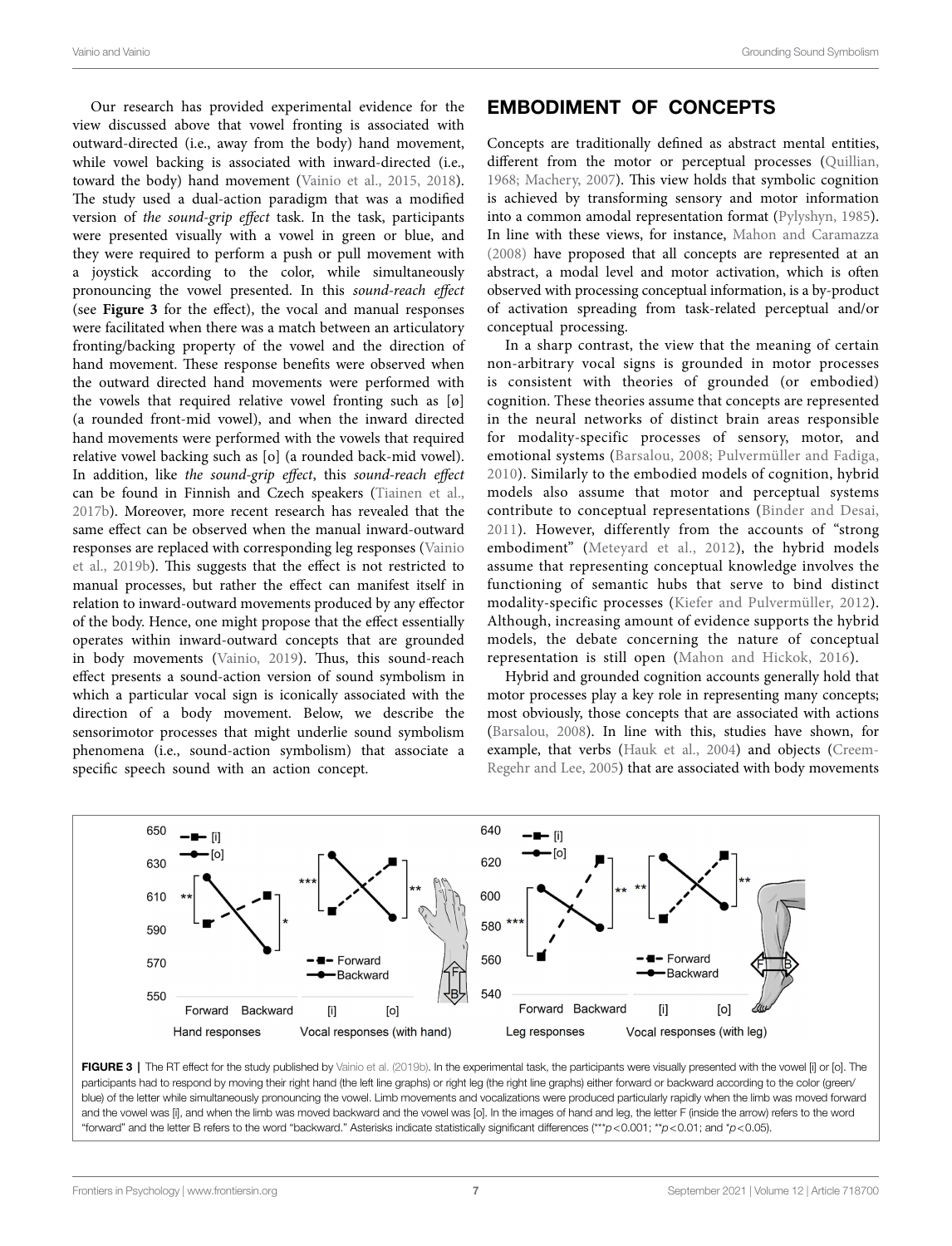(e.g., the word "*grasp*") are represented in the motor representations of the body parts that are involved in performing these actions. For example, transcranial magnetic stimulation (TMS) research has found corticospinal facilitation associated with hand muscles during passive observation of graspable objects (Franca et al., 2012). Additionally, TMS applied to hand and leg motor representations influence semantic processing of hand and leg related action-words (e.g., "pick" vs. "kick"), respectively, providing causal evidence for embodied views (Pulvermüller et al., 2005).

Some research has suggested that the motor system is fundamentally involved in representing even abstract linguistic concepts such as emotions. According to Pulvermüller (2018), abstract emotional concepts are grounded in concrete actions, such as emotion-related facial expressions, head movements, hand gestures, and body postures. Thus, the meaning of *anger* could be grounded in action representations of, for example, angry facial expressions, tight postures, and closed fists. This view assumes that grounding the meaning of an abstract emotional concept in concrete actions enables the communication and labeling of inner states that are not accessible as such to other individuals in a robust, shareable, and concrete manner. Even numerical concepts (e.g., "9") have been proposed to be partially represented in relation to actions (Tschentscher et al., 2012; Vainio et al., 2019c). For example, behavioral studies have shown that perceiving relatively small numbers (e.g., 1–4) facilitate responding with the precision grip, while larger numbers (e.g., 6–9) facilitate responding with the power grip (Lindemann et al., 2007; Moretto and Di Pellegrino, 2008). Similarly, when participants grasp an object on which a small or large number is printed, the grasp aperture is increased when the number is large as compared to small numbers (Andres et al., 2004).

The findings related to embodiment of number magnitudes are in line with the A Theory of Magnitude (ATOM) theory (Walsh, 2003), which assumes an overlap in sensorimotor processes that represent conceptual magnitude for the metrics of time, space, and quantity. This account proposes that the fronto-parietal sensorimotor network that is largely responsible for transmitting perceptual information of spatial and temporal metrics to action planning processes (Milner and Goodale, 2008) – planning manual actions, such as grasping, reaching, and pointing in particular – is closely involved in representing magnitude concepts (e.g., small number, near distance, short duration, and small size) in generalized and abstracted form. That is, for instance, the same sensorimotor processes that enable preparing of the precision grip according to the small size of an object also enable the representation of a concept of *smallness* relative to magnitude dimensions of size, duration, length, and so forth (Bueti and Walsh, 2009).

#### How Sound Symbolism Could Be Grounded in Motor Processes?

If concrete action-related concepts as well as loosely actionrelated abstract concepts (e.g., numbers, magnitudes, and emotional concepts) are indeed grounded in actions, one might assume that many sound symbolism phenomena – at least those that are somehow related to actions – are similarly grounded in motor processes. In this light, what makes the ATOM theory potentially relevant in the context of soundmagnitude symbolism is the way in which it assumes that a particular magnitude concept (e.g., *smallness*) is grounded in the same action representation irrespective of magnitude type (e.g., size, length, and duration). Sound symbolism research has similarly shown that the concept of *smallness* is associated with the same vowels irrespective of the magnitude dimension. Front-close vowels are sound symbolically associated with quick movement, small size, short spatial, and temporal length as well as near distance, while back-open vowels are associated with slow movement, large size, long spatial, and temporal length as well as far distance (Sapir, 1929; Tanz, 1971; Cuskley, 2013; Rabaglia et al., 2016; Bross, 2018; Vainio, 2021). In addition, just as the ATOM theory grounds generalized magnitude representations in manual actions, in the context of sound symbolism, small magnitudes are linked not only to front-close vowels, but also to precision grasping (Vainio et al., 2013, 2017a, 2019a). Thus, given that mouth gestures and manual gestures are programmed within a combined sensorimotor network (e.g., Arbib, 2005; Gentilucci and Corballis, 2006; Vainio, 2019), it could be assumed – in the light of the ATOM theory – that this mouth-hand network is involved in representing the concept of magnitude in abstracted and generalized from. Therefore, *the sound-magnitude effect* that associate particular vowels (e.g., [i]) with a particular magnitude (e.g., *smallness*), might be at least partially based on grounding this magnitude concept in a shared network representing the precision grasp (Vainio et al., 2013), a closed grasp aperture (Gentilucci and Campione, 2011), and a front-close articulatory gesture (Vainio, 2021).

In the nutshell, the evidence for the view that the sensorimotor mouth-hand network is involved in representing the concept of magnitude, and that this sensorimotor grounding of magnitude might provide the neural basis for *the sound-magnitude symbolism*, is 3-fold. First, it has been shown that seeing an object that is graspable with the precision grip facilitates precision grip responses, while power grip-compatible objects facilitate power grip responses (Tucker and Ellis, 2001; Ellis et al., 2007). Indeed, an object's size-grasp affordance, signaling how an object could be optimally grasped, is implicitly represented for a viewed object within the parieto-frontal network responsible for planning visually-driven actions (Grèzes et al., 2003; Kourtis et al., 2018), and automatically activates a grasp motor program that is compatible with the object's size (Franca et al., 2012; Makris et al., 2013). Second, evidence suggest a systematic interaction between specific speech sounds and grasping (e.g., Arbib, 2005; Gentilucci and Corballis, 2006; Vainio, 2019). As already mentioned, for instance, the precision grasping is associated with front-close vowels and apical consonants (Vainio et al., 2013, 2018). Third, perceptual and conceptual processing of an object's size-grasp affordances not only recruits grasp representations (Tucker and Ellis, 2001; Franca et al., 2012) but also appears to recruit vowel production processes (Vainio et al., 2019a). Taking this evidence together, it appears that mechanisms that transform size-grasp affordances into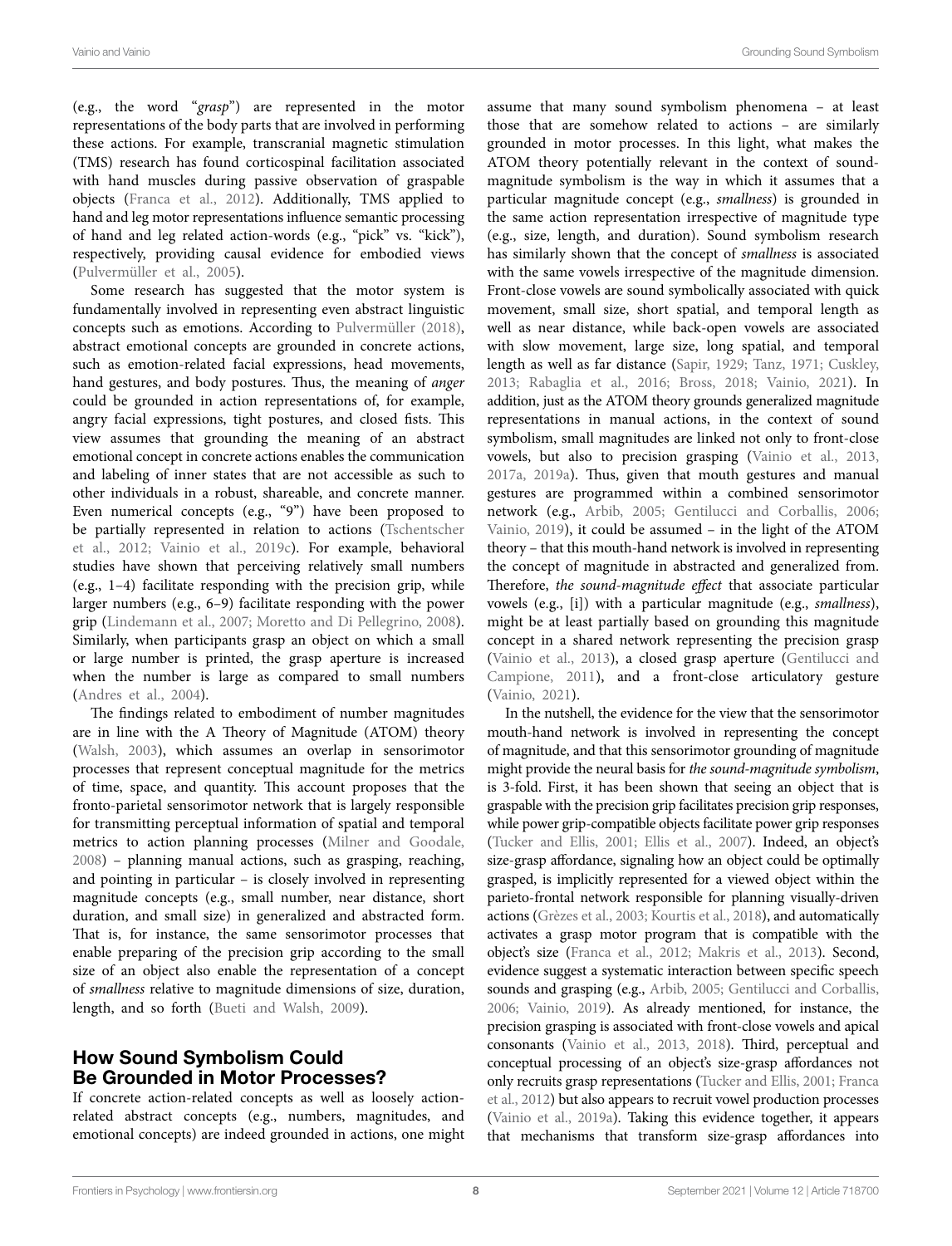corresponding grasp- and articulation-related motor programs might provide a neural basis for sound-magnitude symbolism phenomena.

Regarding *the sound-reach effect* (Vainio et al., 2015), if the embodied account is applied to explain the effect in the light of the ATOM theory, it would be tempting to propose that the front vowels are associated with outward-directed body movements and the back vowels with inward-directed body movements because spatial knowledge of direction is partially represented in the context of body movements that, in particular, integrate directional tongue and hand movements. Hence, it could be concluded that, for example, discrete but semantically overlapping concepts, such as "*outward*," "*forward*," and "*away from the body*" are conceptually represented and generalized within a motor network that programs forward-directed movements of the tongue and the hand in a relatively integrated manner. Consequently, the sound symbolism effect that connects, for example, front vowels to the concept of *outward*, is to some extent based on the grounding of this concept in action representations of forward-directed body movements performed particularly with the hand and tongue.

Finally, we propose that the sound-action symbolism effects (e.g., Vainio et al., 2013, 2015), in particular, are based on a motor network that connects articulatory gestures to the iconically analogous actions of other body parts, in particular hand actions. This view assumes that these sound-action symbolism effects arise from the grounding meaning of actions in this combined motor network, consequently associating a concept with a specific articulatory gesture (i.e., vowel and/or consonant). In general, following the embodied accounts of conceptual representation, semantic concepts that are associated with actions and body movement (e.g., prehensile hand movements, object affordances, and emotions *via* body expressions) are grounded to some degree in motor representations. Therefore, it is likely that sound symbolism phenomena that refer to these same concepts are also grounded in motor processes. This is not to say that this motor grounding hypothesis can be applied to sound symbolism effects that are not related to body movements. This section and the "Sound-Action Symbolism" provide some evidence for supporting this view. The next section provides linkages between sound symbolism, prosody, and body gestures. Essentially, the next section emphasizes that similarly to some sound symbolism phenomena, prosody, and communicative body gestures also signal meaning iconically and in an embodied manner.

## SUPRASEGMENTAL SOUND SYMBOLISM: ASSOCIATING PROSODY WITH SOUND SYMBOLISM AND BODY **MOVEMENTS**

Excepting onomatopoeic words, prosody (i.e., the suprasegmental speech features consisting of voice fundamental frequency, voice intensity and quality, as well as the rhythmic aspects of speech) provides perhaps the most explicit example of iconical conveyance

of meaning through the sound properties of oral signaling. For example, prosodic emphasis on a word, produced by increasing its loudness, pitch, and duration, is used to iconically highlight the magnitude of a concept (e.g.," *it is SOO cold*"). Indeed, empirical evidence shows that English speakers are able to relatively accurately categorize Japanese words when the words are produced with expressive prosody (Kunihira, 1971). Prosody can also cue semantic distinctions like cold-hot or strong-weak (Nygaard et al., 2009; Reinisch et al., 2013). Finally, relevantly for the current proposal, it has been shown that prosody contributes to the effects of sound symbolism (Dingemanse et al., 2016), and prosodic speech events are temporally synchronized to the production of ideophones (Kita, 1997). This evidence show that prosody can iconically convey the meaning of a referent as segmental sound symbolic vocal signs do, and that expressing prosody is fundamentally coupled with expressing sound symbolic speech elements.

Speech is frequently accompanied by gestures (McNeill, 2012). These co-speech gestures, produced particularly by the hands, head, and face, provide a communicative repertoire that can be used to communicate or emphasize the meaning of a referent. Importantly for the current proposal, expressing prosody and sound symbolism are tightly grounded in gestural body movement. Gesturing with the head, eyebrows, and by using beat gestures (i.e., simple and fast movements of the hands) are often observed in relation to the production of suprasegmental speech features, such as stress, intonation, rate, and rhythm (Wagner et al., 2014). For example, the intonation peak, which is observed in question intonation or when providing a prosodic stress on a word, has been shown to frequently co-occur spontaneously in synchrony with gestural hand (Esteve-Gibert and Prieto, 2013; Krivokapic et al., 2015), head (Graf et al., 2002; Esteve Gibert et al., 2014), and eyebrow (Flecha-García, 2010; Swerts and Krahmer, 2010) movements. In addition, prosody that signals an affective state (i.e., emotional prosody) is typically encoded and decoded, in a systematic manner, in relation to emotional facial gestures (Hietanen et al., 1998; Russell et al., 2003) and body postures (Stienen et al., 2011). All this evidence shows that like sound symbolism, prosody is also consistently associated with gestural motor processes.

Research has also shown that there is a great universal tendency in the sound-meaning mapping of prosodic cues. It has been proposed that about 70% of typologically dissimilar languages have a tendency to use a rising pitch to provide a prosodic cue about interrogation as opposed to affirmation (Bolinger, 1978). As another example, regarding non-linguistic prosody, joy is typically expressed in speech by increased pitch of vocal signaling across different languages, while sadness is expressed by lowering the pitch (Chung, 1999). The universal tendency concerning these phenomena suggests that these sound-meaning associations are not based on convention. As a consequence, the question arises: why a particular prosodic feature (e.g., a rising pitch) signals, across cultures, a particular meaning (e.g., question/joy)?

If viewed through embodied accounts of cognition, signaling a particular meaning, for example, with rising pitch could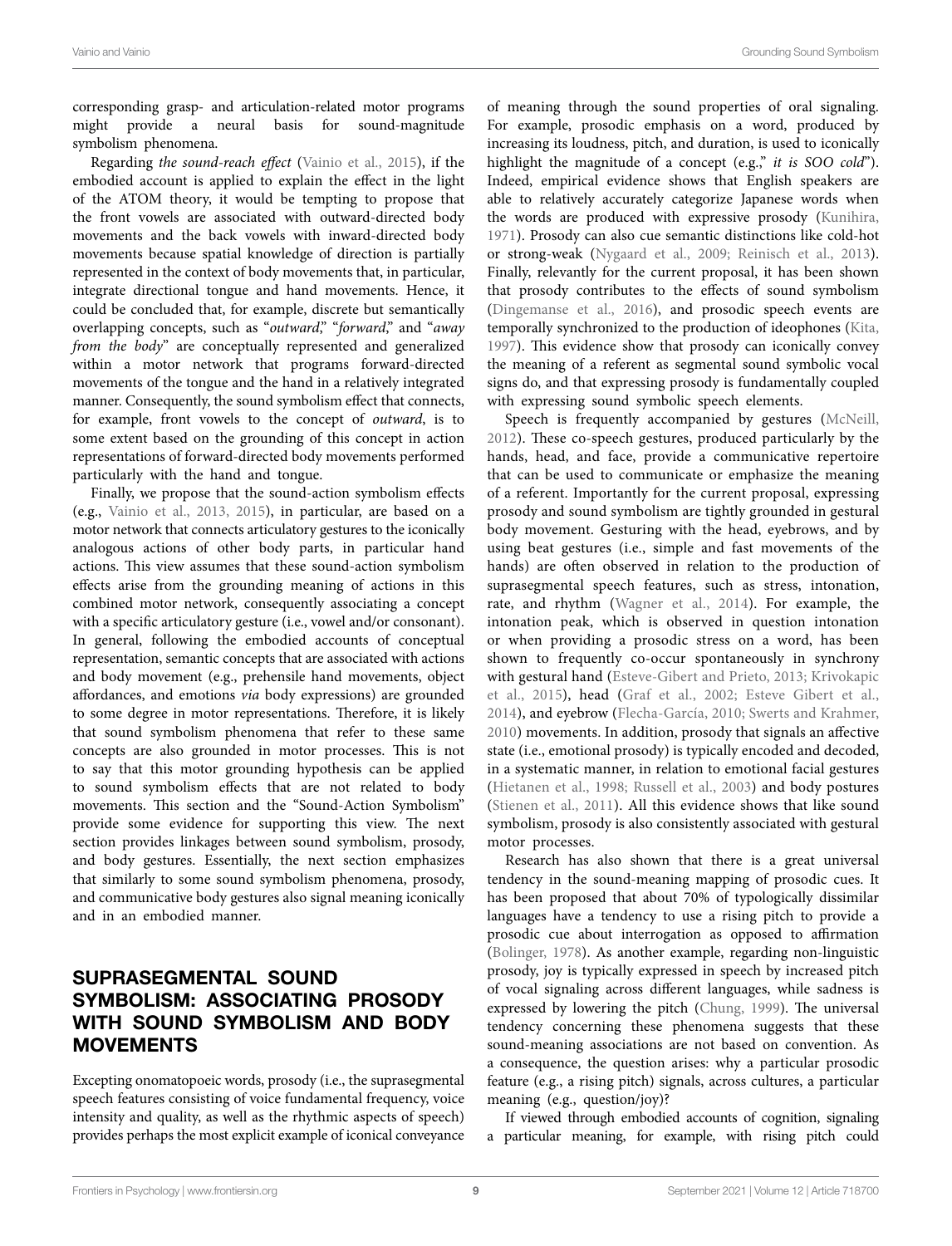be somehow grounded in motor processes. Indeed, research shows that a rising pitch in question intonation is associated with spontaneous rising of head and eyebrows (McClave, 1991; Horstmann and Ansorge, 2011). There can be several reasons why question is communicated by head rising. For example, head rising might highlight the emotional surprise content of signaling (Bolinger, 1983), or the head rising gesture might develop, in the context of communicating a question, from a request to be picked up by an infant with raised arms and head (Rossano, 2013). However, although these speculations might explain why a question is communicated by the head nod, they do not explain why a question is communicated by a rising pitch in addition to the head nod. It has been proposed that rising pitch in intonation is grounded in the body so that moving the head upward changes the position of the larynx, which pulls on the cricothyroid muscle and consequently changes the pitch (Cwiek and Fuchs, 2019). Hence, the pitch rise in question intonation can be ultimately a consequence of a particular body movement, which gesturally signals question, and has consequently become a universal prosodic standard when signaling a question. This logic could be similarly applied to a rising pitch associated with expressing joy, given that joy is typically expressed by a particular body posture in which head is tilted upwards (Dael et al., 2012). As such, we propose that the meaning of a particular prosodic feature, such as a pitch rise, is essentially grounded in gestural body movements. Intonation and emotional prosody can thus be seen as auditory gestures that iconically simulate body gestures using the vocal apparatus. Taken together, the views and evidence discussed above hold that prosody largely originates from the same representational embodied processes as the sound-action symbolism and communicative body gestures that enable a vivid and iconic expression of the meaning of a referent to the recipient.

#### **CONCLUSION**

Evidence shows that there exists a category of sound symbolism effects – largely neglected in the literature of sound symbolism – that associates a vocal sound with a particular body action. This sound-action symbolism appears to operate within the levels of motor, perceptual, and conceptual representations. This is supported, for instance, by the fact that *the sound-grip effect* – the aforementioned example of sound-action symbolism − is observed relative to the action execution, perception, and conceptualization. Emphasizing the mouth-gesture hypothesis in theorizing these effects, they may essentially be grounded in neural interaction between action representations of mouth and other body parts, the hands in particular. That is, the sound-action symbolism effects might arise from grounding the meaning of actions in the motor

### REFERENCES

- Adelman, J. S., Estes, Z., and Cossu, M. (2018). Emotional sound symbolism: languages rapidly signal valence via phonemes. *Cognition* 175, 122–130. doi: [10.1016/j.cognition.2018.02.007](https://doi.org/10.1016/j.cognition.2018.02.007)
- Andres, M., Davare, M., Pesenti, M., Olivier, E., and Seron, X. (2004). Number magnitude and grip aperture interaction. *Neuroreport* 15, 2773–2777.

network combining articulatory representations with action representations of other body parts, consequently associating a concept with a specific articulatory gesture (i.e., vowel and/or consonant). These views of sound-action phenomena are in line with embodied views of cognition, according to which iconicity provides the mechanism for the grounding of language in sensorimotor systems (Perniss and Vigliocco, 2014).

Moreover, we propose that not only are sound-action symbolism phenomena based on these embodiment mechanisms, but also that some sound symbolism effects that have not been traditionally explained in terms of embodied accounts of cognition (e.g., *the sound-magnitude symbolism*) can be also based on the grounding of conceptual representations in sensorimotor processes. Furthermore, in the light of the motor chauvinist perspective, the paper emphasizes that sound symbolism, prosody, and body gestures might have a common origin in expressing ideas using utterances and body movements in order to communicate a meaning of a referent in an iconic manner.

Finally, for sake of verifying the view that the *sound-grip effect* is indeed based on the same sound symbolism processes as the *sound-magnitude effect*, future studies should investigate the *sound-grip effect* in a systematic manner in order to show that the same consonants that are associated with small/large objects in the sound-magnitude symbolism are also associated with the precision/power grip responses, respectively. Moreover, although the sound-action symbolism effects introduced in this review present clear examples of sound-meaning iconicity, they request for future cross-linguistic research on whether these sound-action phenomena have established themselves in the lexicons of spoken languages. As an example, it should be investigated whether words that refer to precision griprelated concepts contain more frequently front-close vowels than words that refer to power grip-related concepts. In addition, future research should explore whether motor processes of mouth and/or hand provide causal effect on sound symbolic mapping of small/large sizes with specific vowels, for example, by temporarily disrupting hand and/or mouth motor processes using repetitive Transcranial Magnetic Stimulation (rTMS), while participants carry out a sound symbolism tasks. Finally, the proposal that prosodic cues could be also grounded in motor processes request for future research.

#### AUTHOR CONTRIBUTIONS

LV and MV played a central role in writing this manuscript and contributed equally to the new perspectives of the manuscript. All authors contributed to the article and approved the submitted version.

- Arbib, M. A. (2005). From monkey-like action recognition to human language: an evolutionary framework for neurolinguistics. *Behav. Brain Sci.* 28, 105–124. doi: [10.1017/S0140525X05000038](https://doi.org/10.1017/S0140525X05000038)
- Barsalou, L. W. (2008). Grounded cognition. *Annu. Rev. Psychol.* 59, 617–645. doi: [10.1146/annurev.psych.59.103006.093639](https://doi.org/10.1146/annurev.psych.59.103006.093639)
- Binder, J. R., and Desai, R. H. (2011). The neurobiology of semantic memory. *Trends Cogn. Sci.* 15, 527–536. doi: [10.1016/j.tics.2011.10.001](https://doi.org/10.1016/j.tics.2011.10.001)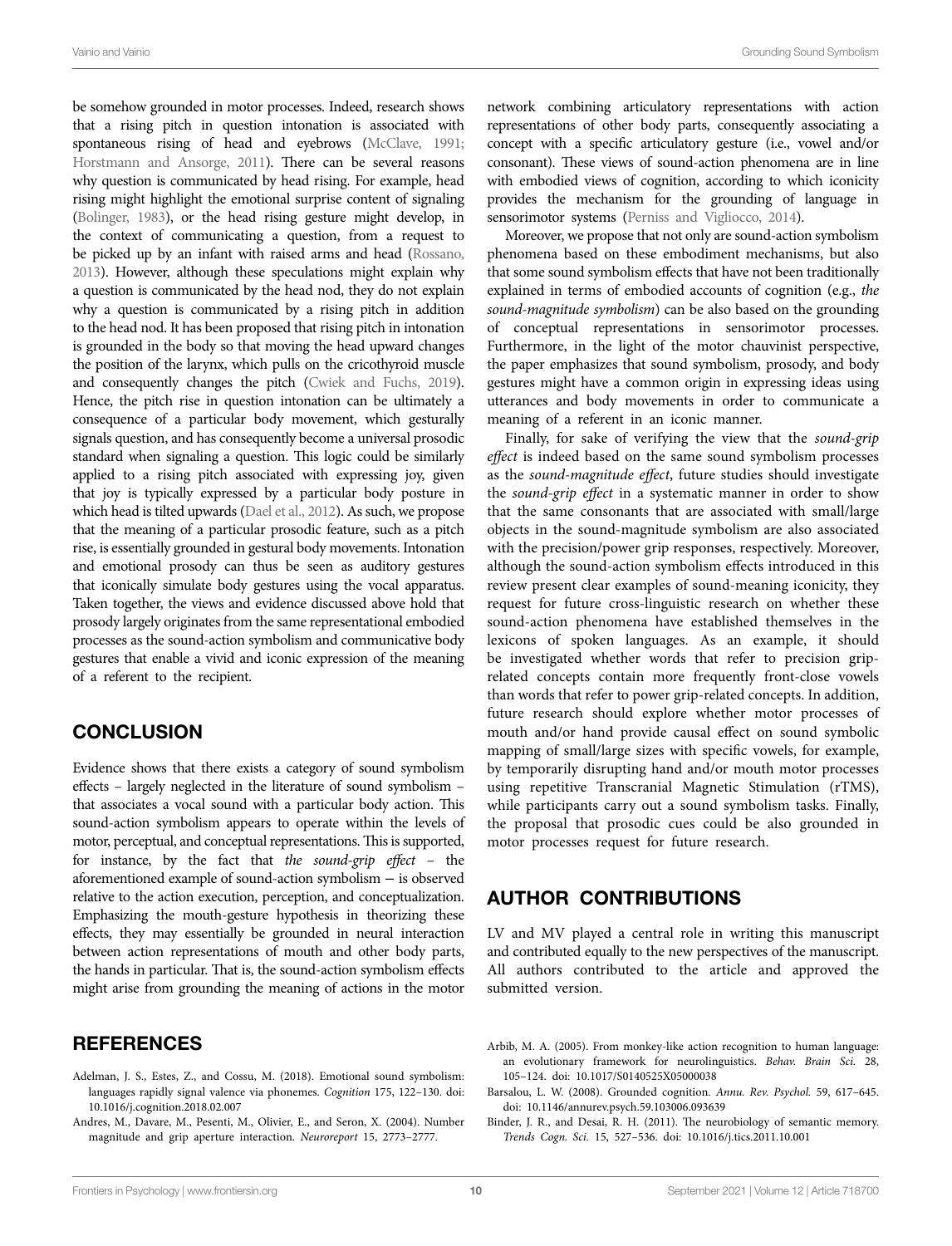- Birch, D., and Erickson, M. (1958). Phonetic symbolism with respect to three dimensions from the semantic differential. *J. Gen. Psychol.* 58, 291–297. doi: [10.1080/00221309.1958.9920401](https://doi.org/10.1080/00221309.1958.9920401)
- Blasi, D. E., Wichmann, S., Hammarström, H., Stadler, P. F., and Christiansen, M. H. (2016). Sound–meaning association biases evidenced across thousands of languages. *Proc. Natl. Acad. Sci.* 113, 10818–10823. doi: [10.1073/pnas.1605782113](https://doi.org/10.1073/pnas.1605782113)
- Bodomo, A. (2006). "The structure of ideophones in African and Asian languages: the case of Dagaare and Cantonese." in *Selected Proc. 35th Annual Conf. on African linguistics, Harvard University, Cambridge, MA*; April 2–4, 2006. eds. J. Mugane, J. P. Hutchison and D. A. Worman (Somerville, MA: Cascadilla Proceedings Project), 203–213.

Bolinger, D. (1978). Intonation across languages. *Univ. Human Lang.* 2, 471–524.

- Bolinger, D. (1983). Intonation and gesture. *Am. Speech* 58, 156–174. doi: [10.2307/455326](https://doi.org/10.2307/455326)
- Bremner, A. J., Caparos, S., Davidoff, J., de Fockert, J., Linnell, K. J., and Spence, C. (2013). "Bouba" and "Kiki" in Namibia? A remote culture make similar shape–sound matches, but different shape–taste matches to westerners. *Cognition* 126, 165–172. doi: [10.1016/j.cognition.2012.09.007](https://doi.org/10.1016/j.cognition.2012.09.007)
- Bross, F. (2018). "Cognitive associations between vowel length and object size: A new feature contributing to a bouba/kiki effect." in *Proceedings of the Conference on Phonetics and Phonology*; September 28–29, 2018 (Berlin, Germany: Humboldt-Universität), 17–20.
- Bueti, D., and Walsh, V. (2009). The parietal cortex and the representation of time, space, number and other magnitudes. *Philos. Trans. R. Soc. Lond. B Biol. Sci.* 364, 1831–1840. doi: [10.1098/rstb.2009.0028](https://doi.org/10.1098/rstb.2009.0028)
- Childs, G. T. (1994). "Sound symbolism" in *The Oxford Handbook of the Word.*  eds. J. J. Ohala, L. Hinton and J. Nichols (Cambridge: CUP).
- Childs, G. T. (2001). Research on ideophones, whither hence?: The need for a social theory of ideophones. *Typolog. Stud. Lang.* 44, 63–74. doi: [10.1075/tsl.44.06chi](https://doi.org/10.1075/tsl.44.06chi)
- Chung, S. J. (1999). "Vocal expression and perception of emotion in Korean." in *14th International Conference of Phonetic Sciences*; August 1–7, 1999; San Fransisco, USA.
- Creem-Regehr, S. H., and Lee, J. N. (2005). Neural representations of graspable objects: are tools special? *Cogn. Brain Res.* 22, 457–469. doi: [10.1016/j.](https://doi.org/10.1016/j.cogbrainres.2004.10.006) [cogbrainres.2004.10.006](https://doi.org/10.1016/j.cogbrainres.2004.10.006)
- Cuskley, C. (2013). Mappings between linguistic sound and motion. *Public J. Semiotics* 5, 39–62. doi: [10.37693/pjos.2013.5.9651](https://doi.org/10.37693/pjos.2013.5.9651)
- Cwiek, A., and Fuchs, S. (2019). "Iconic prosody is rooted in sensori-motor properties: fundamental frequency and the vertical space." in *Proceedings of the 41st Annual Meeting of the Cognitive Science Society*; July 24–27, 2019; Montreal, Canada, 1572–1578.
- Dael, N., Mortillaro, M., and Scherer, K. R. (2012). Emotion expression in body action and posture. *Emotion* 12:1085. doi: [10.1037/a0025737](https://doi.org/10.1037/a0025737)
- Darwin, C. (1872). *The Expression of the Emotions in Man and Animals*. London: J. Murray
- D'Ausilio, A., Pulvermüller, F., Salmas, P., Bufalari, I., Begliomini, C., and Fadiga, L. (2009). The motor somatotopy of speech perception. *Curr. Biol.* 19, 381–385. doi: [10.1016/j.cub.2009.01.017](https://doi.org/10.1016/j.cub.2009.01.017)
- Davis, R. (1961). The fitness of names to drawings. A cross-cultural study in Tanganyika. *Br. J. Psychol.* 52, 259–268.
- Dingemanse, M., Blasi, D. E., Lupyan, G., Christiansen, M. H., and Monaghan, P. (2015). Arbitrariness, iconicity, and systematicity in language. *Trends Cogn. Sci.* 19, 603–615. doi: [10.1016/j.tics.2015.07.013](https://doi.org/10.1016/j.tics.2015.07.013)
- Dingemanse, M., Schuerman, W., Reinisch, E., Tufvesson, S., and Mitterer, H. (2016). What sound symbolism can and cannot do: testing the iconicity of ideophones from five languages. *Language* 92, e117–e133. doi: [10.1353/](https://doi.org/10.1353/lan.2016.0034) [lan.2016.0034](https://doi.org/10.1353/lan.2016.0034)
- Ellis, R., Tucker, M., Symes, E., and Vainio, L. (2007). Does selecting one visual object from several require inhibition of the actions associated with nonselected objects? *J. Exp. Psychol. Hum. Percept. Perform.* 33:670. doi: [10.1037/0096-1523.33.3.670](https://doi.org/10.1037/0096-1523.33.3.670)
- Enfield, N. J. (2001). 'Lip-pointing': A discussion of form and function with reference to data from Laos. *Gesture* 1, 185–211. doi: [10.1075/gest.1.2.06enf](https://doi.org/10.1075/gest.1.2.06enf)
- Esteve Gibert, N., Borràs Comes, J. M., Swerts, M., and Prieto Vives, P. (2014). "Head gesture timing is constrained by prosodic structure." in *Speech Prosody 2014*; May 20–23, 2014; Dublin, Ireland, 1–5.
- Esteve-Gibert, N., and Prieto, P. (2013). Prosodic structure shapes the temporal realization of intonation and manual gesture movements. *J. Speech Lang. Hear. Res.* 56, 850–864. doi: [10.1044/1092-4388\(2012/12-0049\)](https://doi.org/10.1044/1092-4388(2012/12-0049))

Fant, G. (1960). *Acoustic Theory of Speech Production*. The Hague: Mouton

- Fitch, W. T. (2000). The evolution of speech: a comparative review. *Trends Cogn. Sci.* 4, 258–267. doi: [10.1016/S1364-6613\(00\)01494-7](https://doi.org/10.1016/S1364-6613(00)01494-7)
- Flecha-García, M. L. (2010). Eyebrow raises in dialogue and their relation to discourse structure, utterance function and pitch accents in English. *Speech Comm.* 52, 542–554. doi: [10.1016/j.specom.2009.12.003](https://doi.org/10.1016/j.specom.2009.12.003)
- Franca, M., Turella, L., Canto, R., Brunelli, N., Allione, L., Andreasi, N. G., et al. (2012). Corticospinal facilitation during observation of graspable objects: a transcranial magnetic stimulation study. *PLoS One* 7:e49025. doi: [10.1371/](https://doi.org/10.1371/journal.pone.0049025) [journal.pone.0049025](https://doi.org/10.1371/journal.pone.0049025)
- Gallese, V., Fadiga, L., Fogassi, L., and Rizzolatti, G. (1996). Action recognition in the premotor cortex. *Brain* 119, 593–609. doi: [10.1093/brain/119.2.593](https://doi.org/10.1093/brain/119.2.593)
- Gebels, G. (1969). An investigation of phonetic symbolism in different cultures. *J. Verbal Learn. Verbal Behav.* 8, 310–312. doi: [10.1016/S0022-5371\(69\)80083-6](https://doi.org/10.1016/S0022-5371(69)80083-6)
- Gentilucci, M., and Campione, G. C. (2011). Do postures of distal effectors affect the control of actions of other distal effectors? Evidence for a system of interactions between hand and mouth. *PLoS One* 6:e19793. doi: [10.1371/](https://doi.org/10.1371/journal.pone.0019793) [journal.pone.0019793](https://doi.org/10.1371/journal.pone.0019793)
- Gentilucci, M., and Corballis, M. C. (2006). From manual gesture to speech: a gradual transition. *Neurosci. Biobehav. Rev.* 30, 949–960. doi: [10.1016/j.](https://doi.org/10.1016/j.neubiorev.2006.02.004) [neubiorev.2006.02.004](https://doi.org/10.1016/j.neubiorev.2006.02.004)
- Graf, H. P., Cosatto, E., Strom, V., and Huang, F. J. (2002). "Visual prosody: Facial movements accompanying speech." in *Proceedings of Fifth IEEE International Conference on Automatic Face Gesture Recognition*; May 20–21, 2002; Washington, DC, 396–401.
- Greenberg, J. H. (1978). "Introduction" in *Universals of Language, Volume 2: Phonology*. eds. J. H. Greenberg, C. A. Ferguson and E. A. Moravcsik (Redwood City, CA: Stanford University Press), 1–8.
- Grèzes, J., Tucker, M., Armony, J., Ellis, R., and Passingham, R. E. (2003). Objects automatically potentiate action: an fMRI study of implicit processing. *Eur. J. Neurosci.* 17, 2735–2740. doi: [10.1046/j.1460-9568.2003.02695.x](https://doi.org/10.1046/j.1460-9568.2003.02695.x)
- Hauk, O., Johnsrude, I., and Pulvermüller, F. (2004). Somatotopic representation of action words in human motor and premotor cortex. *Neuron* 41, 301–307. doi: [10.1016/S0896-6273\(03\)00838-9](https://doi.org/10.1016/S0896-6273(03)00838-9)
- Hewes, G. W. (1973). Primate communication and the gestural origin of language. *Curr. Anthropol.* 14, 5–24. doi: [10.1086/201401](https://doi.org/10.1086/201401)
- Hietanen, J. K., Surakka, V., and Linnankoski, I. (1998). Facial electromyographic responses to vocal affect expressions. *Psychophysiology* 35, 530–536. doi: [10.1017/S0048577298970445](https://doi.org/10.1017/S0048577298970445)
- Hirata, S., Ukita, J., and Kita, S. (2011). Implicit phonetic symbolism in voicing of consonants and visual lightness using Garner's speeded classification task. *Percept. Mot. Skills* 113, 929–940. doi: [10.2466/15.21.28.](https://doi.org/10.2466/15.21.28.PMS.113.6.929-940) [PMS.113.6.929-940](https://doi.org/10.2466/15.21.28.PMS.113.6.929-940)
- Hockett, C. (1963). "The problem of universals in language" in *Universals of Language*. ed. J. Greenberg (Cambridge, MA: MIT Press), 1–22.
- Horstmann, G., and Ansorge, U. (2011). Compatibility between tones, head movements, and facial expressions. *Emotion* 11:975. doi: [10.1037/a0023468](https://doi.org/10.1037/a0023468)
- Imai, M., and Kita, S. (2014). The sound symbolism bootstrapping hypothesis for language acquisition and language evolution. *Philos. Trans. R. Soc. Lond. B Biol. Sci.* 369:20130298. doi: [10.1098/rstb.2013.0298](https://doi.org/10.1098/rstb.2013.0298)
- Imai, M., Kita, S., Nagumo, M., and Okada, H. (2008). Sound symbolism facilitates early verb learning. *Cognition* 109, 54–65. doi: [10.1016/j.](https://doi.org/10.1016/j.cognition.2008.07.015) [cognition.2008.07.015](https://doi.org/10.1016/j.cognition.2008.07.015)
- Iwasaki, N., David, P. V., and Gabriella, V. (2007). What do English speakers know about Gera-Gera and yota-yota?: A cross-linguistic investigation of mimetic words of laughing and walking. Japanese language education around the globe. *Jpn. Lang. Educ. Globe* 17, 53–78.
- Johansson, N., Anikin, A., and Aseyev, N. (2020). Color sound symbolism in natural languages. *Lang. Cogn.* 12, 56–83. doi: [10.1017/langcog.2019.35](https://doi.org/10.1017/langcog.2019.35)
- Johnson, R. C. (1967). Magnitude symbolism of English words. *J. Verbal Learn. Verbal Behav.* 6, 508–511. doi: [10.1016/S0022-5371\(67\)80008-2](https://doi.org/10.1016/S0022-5371(67)80008-2)
- Keough, M., Derrick, D., and Gick, B. (2019). Cross-modal effects in speech perception. *Annu. Rev. Linguist.* 5, 49–66. doi: [10.1146/annurev](https://doi.org/10.1146/annurev-linguistics-011718-012353)[linguistics-011718-012353](https://doi.org/10.1146/annurev-linguistics-011718-012353)
- Kiefer, M., and Pulvermüller, F. (2012). Conceptual representations in mind and brain: theoretical developments, current evidence and future directions. *Cortex* 48, 805–825. doi: [10.1016/j.cortex.2011.04.006](https://doi.org/10.1016/j.cortex.2011.04.006)
- Kim, K. O. (1977). Sound symbolism in Korean. *J. Linguist.* 13, 67–75. doi: [10.1017/S0022226700005211](https://doi.org/10.1017/S0022226700005211)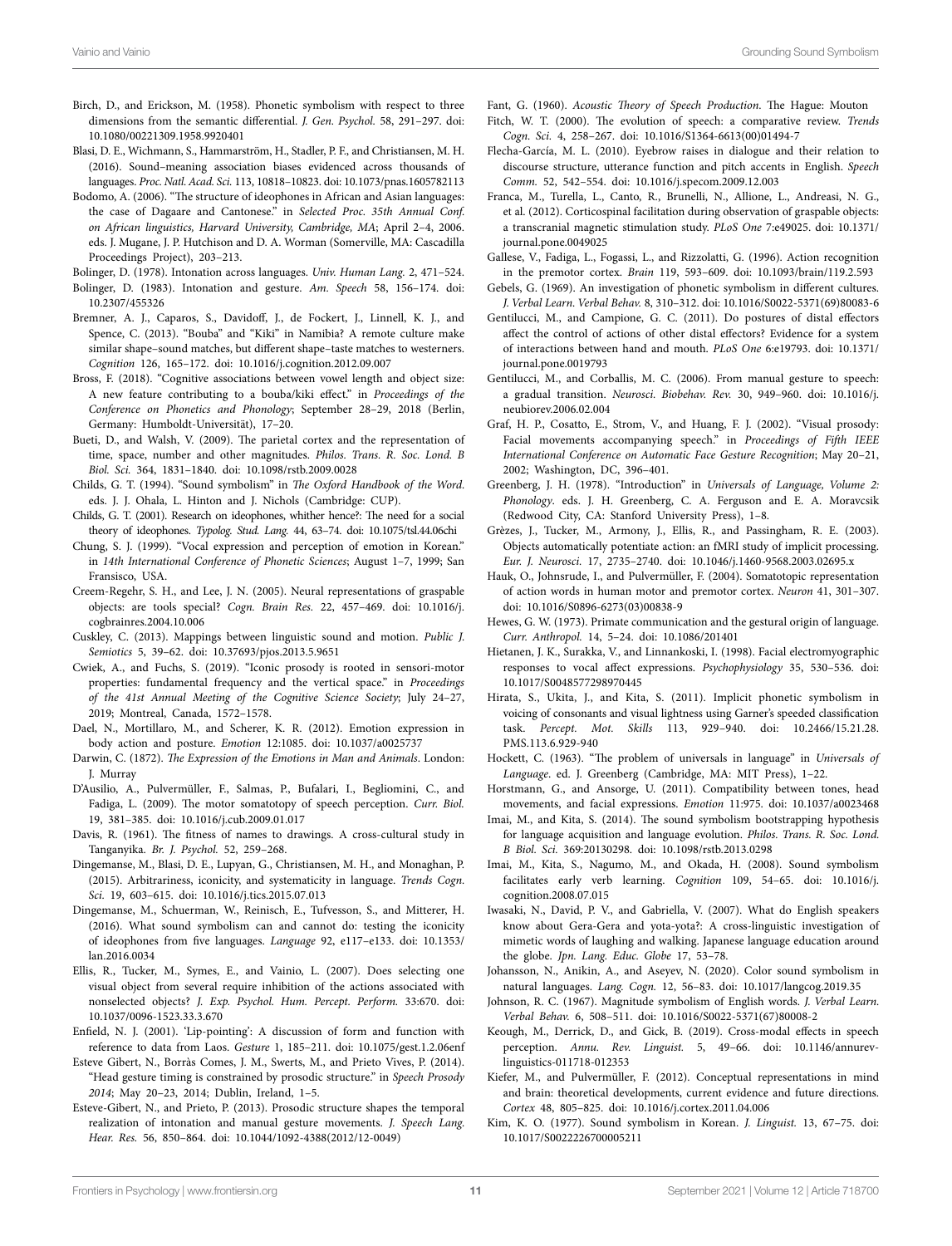- Kita, S. (1997). Two-dimensional semantic analysis of Japanese mimetics. *Linguistics* 35, 379–415.
- Kita, S. (2001). Semantic schism and interpretive integration in Japanese sentences with a mimetic: A reply to Tsujimura. *Linguistics* 39, 419–436. doi: [10.1515/](https://doi.org/10.1515/ling.2001.017) [ling.2001.017](https://doi.org/10.1515/ling.2001.017)
- Knoeferle, K., Li, J., Maggioni, E., and Spence, C. (2017). What drives sound symbolism? Different acoustic cues underlie sound-size and sound-shape mappings. *Sci. Rep.* 7:5562. doi: [10.1038/s41598-017-05965-y](https://doi.org/10.1038/s41598-017-05965-y)

- Kourtis, D., Vandemaele, P., and Vingerhoets, G. (2018). Concurrent cortical representations of function-and size-related object affordances: An fMRI study. *Cogn. Affect. Behav. Neurosci.* 18, 1221–1232. doi: [10.3758/](https://doi.org/10.3758/s13415-018-0633-1) [s13415-018-0633-1](https://doi.org/10.3758/s13415-018-0633-1)
- Krivokapic, J., Tiede, M., and Tyrone, M. E. (2015). Kinematic properties of concurrently recorded speech and body gestures and their relationship to prosodic structure. *J. Acoust. Soc. Am.* 137:2269. doi: [10.1121/1.4920285](https://doi.org/10.1121/1.4920285)
- Kunene, D. P. (1965). The ideophone in southern Sotho. *J. African Lang.* 4, 19–39. Kunihira, S. (1971). Effects of the expressive voice on phonetic symbolism. *J. Verbal Learn. Verbal Behav.* 10, 427–429. doi: [10.1016/S0022-5371\(71\)80042-7](https://doi.org/10.1016/S0022-5371(71)80042-7)
- Lindemann, O., Abolafia, J. M., Girardi, G., and Bekkering, H. (2007). Getting a grip on numbers: numerical magnitude priming in object grasping. *J. Exp. Psychol. Hum. Percept. Perform.* 33:1400. doi: [10.1037/0096-1523.33.6.1400](https://doi.org/10.1037/0096-1523.33.6.1400)
- Lockwood, G., and Dingemanse, M. (2015). Iconicity in the lab: A review of behavioral, developmental, and neuroimaging research into sound-symbolism. *Front. Psychol.* 6:1246. doi: [10.3389/fpsyg.2015.01246](https://doi.org/10.3389/fpsyg.2015.01246)
- Lupyan, G., and Winter, B. (2018). Language is more abstract than you think, or, why aren't languages more iconic? *Philos. Trans. R. Soc. Lond. B, Biol. Sci*. 373:20170137. doi: [10.1098/rstb.2017.0137](https://doi.org/10.1098/rstb.2017.0137)
- Machery, E. (2007). Concept empiricism: a methodological critique. *Cognition* 104, 19–46. doi: [10.1016/j.cognition.2006.05.002](https://doi.org/10.1016/j.cognition.2006.05.002)
- Mahon, B. Z., and Caramazza, A. (2008). A critical look at the embodied cognition hypothesis and a new proposal for grounding conceptual content. *J. Physiol. Paris* 102, 59–70. doi: [10.1016/j.jphysparis.2008.03.004](https://doi.org/10.1016/j.jphysparis.2008.03.004)
- Mahon, B. Z., and Hickok, G. (2016). Arguments about the nature of concepts: symbols, embodiment, and beyond. *Psychon. Bull. Rev.* 23, 941–958. doi: [10.3758/s13423-016-1045-2](https://doi.org/10.3758/s13423-016-1045-2)
- Makris, S., Grant, S., Hadar, A. A., and Yarrow, K. (2013). Binocular vision enhances a rapidly evolving affordance priming effect: behavioural and TMS evidence. *Brain Cogn.* 83, 279–287. doi: [10.1016/j.bandc.2013.09.004](https://doi.org/10.1016/j.bandc.2013.09.004)
- Masuda, K. (2007). "The physical basis for phonological iconicity" in *Insistent Images*. eds. E. Tabakowska, C. Ljungberg and O. Fischer (Philadephia: John Benjamins), 57-72.
- Maurer, D., Pathman, T., and Mondloch, C. J. (2006). The shape of boubas: sound-shape correspondences in toddlers and adults. *Dev. Sci.* 9, 316–322. doi: [10.1111/j.1467-7687.2006.00495.x](https://doi.org/10.1111/j.1467-7687.2006.00495.x)
- McClave, E. (1991). *Intonation and Gesture*. Washington DC: Doctoral Dissertation, Georgetown University
- McGurk, H., and MacDonald, J. (1976). Hearing lips and seeing voices. *Nature* 264, 746–748. doi: [10.1038/264746a0](https://doi.org/10.1038/264746a0)
- McNeill, D. (2012). *How Language Began: Gesture and Speech in Human Evolution*. Cambridge: Cambridge University Press.
- Meteyard, L., Cuadrado, S. R., Bahrami, B., and Vigliocco, G. (2012). Coming of age: A review of embodiment and the neuroscience of semantics. *Cortex* 48, 788–804. doi: [10.1016/j.cortex.2010.11.002](https://doi.org/10.1016/j.cortex.2010.11.002)
- Mikone, E. (2001). Ideophones in the Balto-Finnic languages. *Typolog. Stud. Lang.* 44, 223–234. doi: [10.1075/tsl.44.18mik](https://doi.org/10.1075/tsl.44.18mik)
- Milner, A. D., and Goodale, M. A. (2008). Two visual systems re-viewed. *Neuropsychologia* 46, 774–785. doi: [10.1016/j.neuropsychologia.2007.10.005](https://doi.org/10.1016/j.neuropsychologia.2007.10.005)
- Moretto, G., and Di Pellegrino, G. (2008). Grasping numbers. *Exp. Brain Res.* 188, 505–515. doi: [10.1007/s00221-008-1386-9](https://doi.org/10.1007/s00221-008-1386-9)
- Newmeyer, F. J. (1992). Iconicity and generative grammar. *Language* 68, 756– 796. doi: [10.1353/lan.1992.0047](https://doi.org/10.1353/lan.1992.0047)
- Nielsen, A. K., and Dingemanse, M. (2021). Iconicity in word learning and beyond: a critical review. *Lang. Speech* 64, 52–72. doi: [10.1177/0023830920914339](https://doi.org/10.1177/0023830920914339)
- Nygaard, L. C., Herold, D. S., and Namy, L. L. (2009). The semantics of prosody: acoustic and perceptual evidence of prosodic correlates to word meaning. *Cogn. Sci.* 33, 127–146. doi: [10.1111/j.1551-6709.2008.01007.x](https://doi.org/10.1111/j.1551-6709.2008.01007.x)
- Ohala, J. J. (1984). An ethological perspective on common cross-language utilization of F₀ of voice. *Phonetica* 41, 1–16. doi: [10.1159/000261706](https://doi.org/10.1159/000261706)
- Ohala, J. J. (1994). "The frequency code underlies the sound-symbolic use of voice pitch" in *Sound Symbolism*. eds. L. Hinton, J. Nichols and J. Ohala (Cambridge, UK: Cambridge University Press), 325–347.
- Ohala, J. J., and Eukel, B. W. (1987). "Explaining the intrinsic pitch of vowels" in *In Honour of Ilse Lehiste*. eds. R. Channon and L. Shockey (Dordrecht: Foris), 207–215.
- Paget, R. A. (1944). The origin of language. *Science* 99, 14–15. doi: [10.1126/](https://doi.org/10.1126/science.99.2558.14) [science.99.2558.14](https://doi.org/10.1126/science.99.2558.14)
- Peirce, C.S. (1931). *Collected Papers. Principles of Philosophy, Vol. 1*. Cambridge: Harvard University Press
- Perlman, M., Dale, R., and Lupyan, G. (2015). Iconicity can ground the creation of vocal symbols. *R. Soc. Open Sci.* 2:150152. doi: [10.1098/rsos.150152](https://doi.org/10.1098/rsos.150152)
- Perniss, P., and Vigliocco, G. (2014). The bridge of iconicity: from a world of experience to the experience of language. *Philos. Trans. R. Soc. Lond. B Biol. Sci.* 369:20130300. doi: [10.1098/rstb.2013.0300](https://doi.org/10.1098/rstb.2013.0300)
- Pulvermüller, F. (2018). The case of CAUSE: neurobiological mechanisms for grounding an abstract concept. *Philos. Trans. R. Soc. Lond. B Biol. Sci.* 373:20170129. doi: [10.1098/rstb.2017.0129](https://doi.org/10.1098/rstb.2017.0129)
- Pulvermüller, F., and Fadiga, L. (2010). Active perception: sensorimotor circuits as a cortical basis for language. *Nat. Rev. Neurosci.* 11, 351–360. doi: [10.1038/nrn2811](https://doi.org/10.1038/nrn2811)
- Pulvermüller, F., Hauk, O., Nikulin, V. V., and Ilmoniemi, R. J. (2005). Functional links between motor and language systems. *Eur. J. Neurosci.* 21, 793–797. doi: [10.1111/j.1460-9568.2005.03900.x](https://doi.org/10.1111/j.1460-9568.2005.03900.x)
- Pylyshyn, Z. W. (1985). *Computation and Cognition: Toward a Foundation for Cognitive Science.* Cambridge: The MIT Press.
- Quillian, M. R. (1968). "Semantic memory," in *Semantic Information Processing*. ed. M. Minsky (Cambridge, MA: MIT Press), 227–270.
- Rabaglia, C. D., Maglio, S. J., Krehm, M., Seok, J. H., and Trope, Y. (2016). The sound of distance. *Cognition* 152, 141–149. doi: [10.1016/j.](https://doi.org/10.1016/j.cognition.2016.04.001) [cognition.2016.04.001](https://doi.org/10.1016/j.cognition.2016.04.001)
- Ramachandran, V. S., and Hubbard, E. M. (2001). Synaesthesia--a window into perception, thought and language. *J. Conscious. Stud.* 8, 3–34.
- Reinisch, E., Jesse, A., and Nygaard, L. C. (2013). Tone of voice guides word learning in informative referential contexts. *Q. J. Exp. Psychol.* 66, 1227–1240. doi: [10.1080/17470218.2012.736525](https://doi.org/10.1080/17470218.2012.736525)
- Rizzolatti, G., Camarda, R., Fogassi, L., Gentilucci, M., Luppino, G., and Matelli, M. (1988). Functional organization of inferior area 6 in the macaque monkey. *Exp. Brain Res.* 71, 491–507. doi: [10.1007/BF00248742](https://doi.org/10.1007/BF00248742)
- Rossano, F. (2013). "Gaze in conversation" in *The Handbook of Conversation Analysis*. eds. T. Stivers and J. Sidnell (Chichester, UK: Wiley- Blackwell), 308–329.
- Russell, J. A., Bachorowski, J. A., and Fernández-Dols, J. M. (2003). Facial and vocal expressions of emotion. *Annu. Rev. Psychol.* 54, 329–349. doi: [10.1146/](https://doi.org/10.1146/annurev.psych.54.101601.145102) [annurev.psych.54.101601.145102](https://doi.org/10.1146/annurev.psych.54.101601.145102)
- Salmelin, R., and Sams, M. (2002). Motor cortex involvement during verbal versus non-verbal lip and tongue movements. *Hum. Brain Mapp.* 16, 81–91. doi: [10.1002/hbm.10031](https://doi.org/10.1002/hbm.10031)
- Sapir, E. (1929). A study in phonetic symbolism. *J. Exp. Psychol.* 12:225. doi: [10.1037/h0070931](https://doi.org/10.1037/h0070931)
- Schultze-Berndt, E. (2001). Ideophone-like characteristics of uninflected predicates in Iaminjung (Australia)'. *Ideophones* 44:355. doi: [10.1075/tsl.44.27sch](https://doi.org/10.1075/tsl.44.27sch)

Sidhu, D. M., and Pexman, P. M. (2018). Five mechanisms of sound symbolic association. *Psychon. Bull. Rev.* 25, 1619–1643. doi: [10.3758/s13423-017-1361-1](https://doi.org/10.3758/s13423-017-1361-1)

- Silva, D. M. R., and Bellini-Leite, S. C. (2020). Cross-modal correspondences in sine wave: speech versus non-speech modes. *Atten. Percept. Psychophysiol.* 82, 944–953. doi: [10.3758/s13414-019-01835-z](https://doi.org/10.3758/s13414-019-01835-z)
- Spence, C. (2011). Crossmodal correspondences: a tutorial review. *Atten. Percept. Psychophysiol.* 73, 971–995. doi: [10.3758/s13414-010-0073-7](https://doi.org/10.3758/s13414-010-0073-7)
- Sperry, R. W. (1952). Neurology and the mind-brain problem. *Am. Sci.* 40, 291–312.
- Stevenson, R. J., and Oaten, M. J. (2010). Sweet odours and sweet tastes are conflated in memory. *Acta Psychol.* 134, 105–109. doi: [10.1016/j.](https://doi.org/10.1016/j.actpsy.2010.01.001) [actpsy.2010.01.001](https://doi.org/10.1016/j.actpsy.2010.01.001)
- Stienen, B. M., Tanaka, A., and de Gelder, B. (2011). Emotional voice and emotional body postures influence each other independently of visual awareness. *PLoS One* 6:e25517. doi: [10.1371/journal.pone.0025517](https://doi.org/10.1371/journal.pone.0025517)
- Swerts, M., and Krahmer, E. (2010). Visual prosody of newsreaders: effects of information structure, emotional content and intended audience on facial expressions. *J. Phon.* 38, 197–206. doi: [10.1016/j.wocn.2009.10.002](https://doi.org/10.1016/j.wocn.2009.10.002)

KÖhler, W. (1929). *Gestalt Psychology*. New York: Liveright.